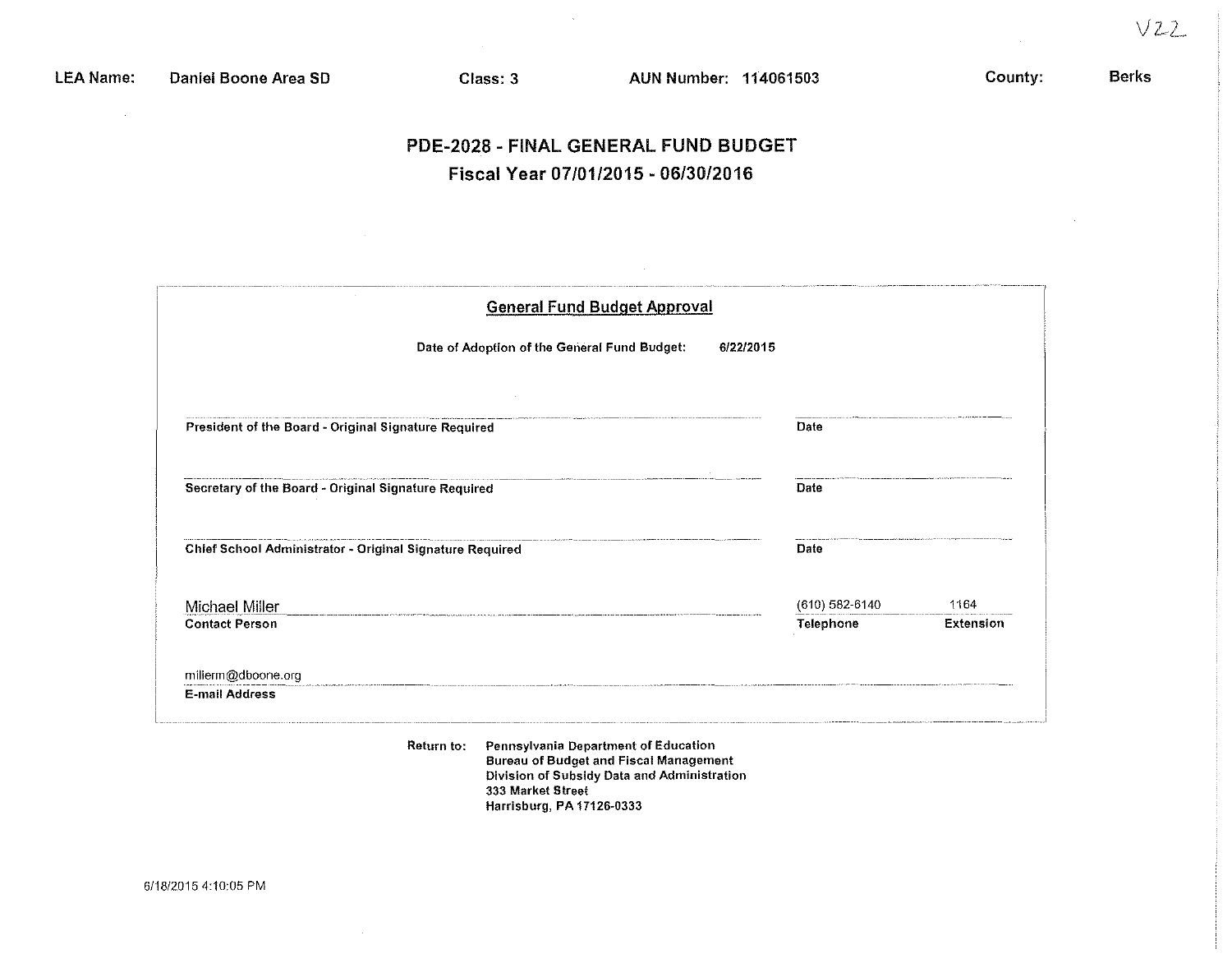$\sim 10^7$ 

# ESTIMATED REVENUES AND OTHER FINANCING SOURCES: BUDGET SUMMARY

**AUN: 114061503 Daniel Boone Area SO** Printed 011812015 4:10:08 PM v2.1

 $\sim$   $\sim$ 

|      | <b>ITEM</b>                                                                                                                                               | <b>AMOUNTS</b> |            |
|------|-----------------------------------------------------------------------------------------------------------------------------------------------------------|----------------|------------|
|      | <b>Estimated Beginning Unreserved Fund Balance Available for</b><br>Appropriation and Reserves Scheduled For Liquidation During<br><b>The Fiscal Year</b> |                |            |
| 1    | Estimated Beginning Fund Balance - Committed                                                                                                              | 1,317,042      |            |
| 2    | Estimated Beginning Fund Balance - Assigned                                                                                                               | 1.123,729      |            |
| 3    | Estimated Beginning Fund Balance - Unassigned                                                                                                             | 1.053.082      |            |
| 4    |                                                                                                                                                           | Ω              |            |
| 5    |                                                                                                                                                           | 0              |            |
| 6    |                                                                                                                                                           | $\bf{0}$       |            |
|      | Total Estimated Beginning Unreserved Fund Balance Available<br>for Appropriation and Reserves Scheduled For Liquidation<br>During The Fiscal Year         |                | 3,493,853  |
|      | <b>Estimated Revenues And Other Financing Sources</b>                                                                                                     |                |            |
| 6000 | Revenue from Local Sources                                                                                                                                | 35,758,431     |            |
| 7000 | <b>Revenue from State Sources</b>                                                                                                                         | 15.985,947     |            |
| 8000 | Revenue from Federal Sources                                                                                                                              | 878,886        |            |
| 9000 | Other Financing Sources                                                                                                                                   | 0              |            |
|      | <b>Total Estimated Revenues And Other Financing Sources</b>                                                                                               |                | 52,623,264 |
|      | Total Estimated Fund Balance, Revenues, and Other Financing<br>Sources Available for Appropriation                                                        |                | 56.117.117 |

Page A-1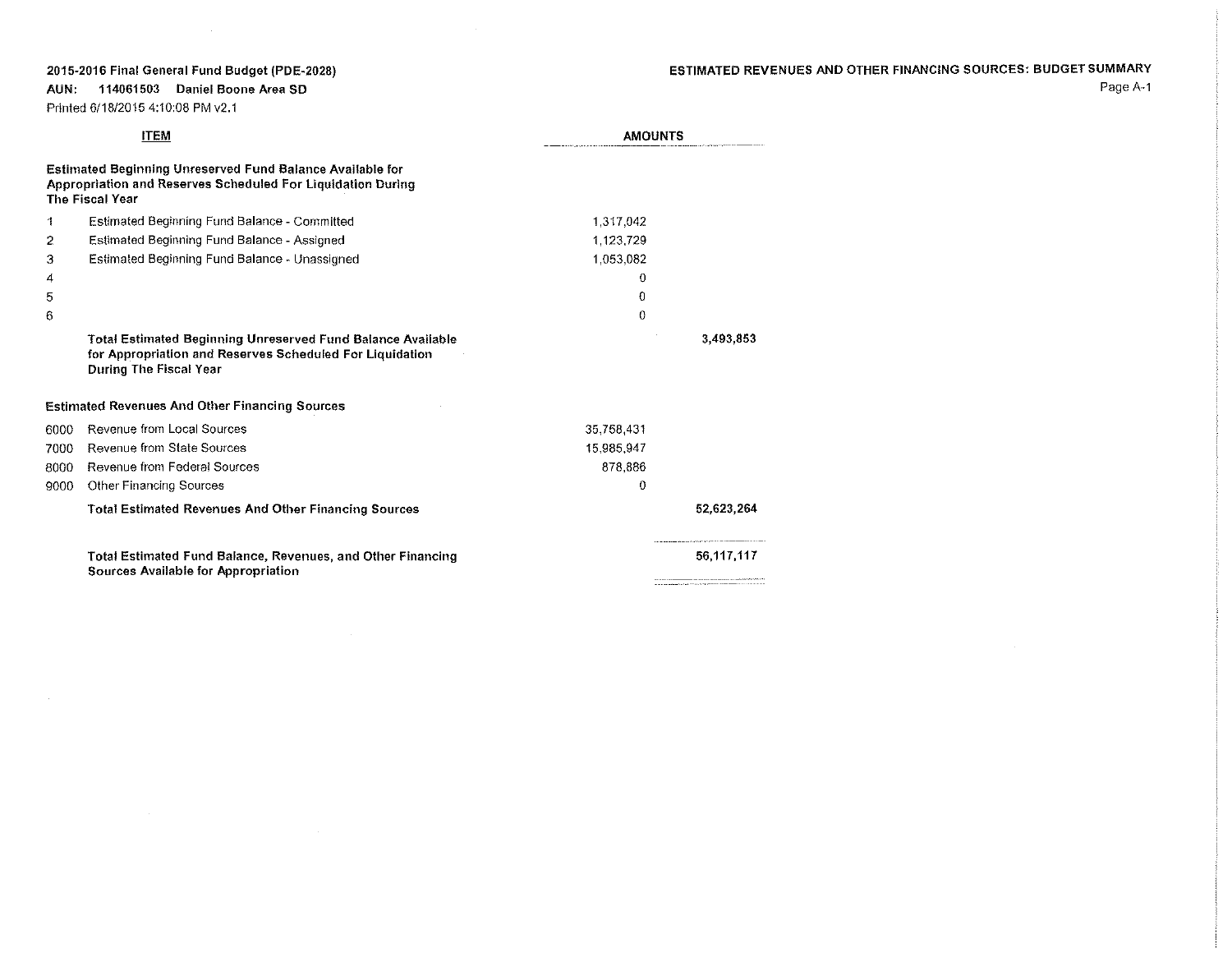**AUN: 114061503 Daniel Boone Area SO**

Printed 6/18/2015 4:10:09 PM v2.1

# ESTIMATED REVENUES AND OTHER FINANCING SOURCES: DETAIL

Page B~1

| <b>FUNCTION</b> | <b>DESCRIPTION</b>                                              | <b>Amounts</b> |  |
|-----------------|-----------------------------------------------------------------|----------------|--|
|                 | <b>REVENUE FROM LOCAL SOURCES</b>                               |                |  |
| 6111            | <b>Current Real Estate Taxes</b>                                | 30,088,082     |  |
| 6112            | Interim Real Estate Taxes                                       | 110.000        |  |
| 6113            | Public Utility Realty Tax                                       | 41.000         |  |
| 6114            | Payments in Lieu of Current Taxes - State / Local Reimbursement | 5,200          |  |
| 6115            | Payments in Lieu of Current Taxes - Federal Reimbursement       | $\Omega$       |  |
| 6120            | Per Capita Taxes, Section 679                                   | 60,000         |  |
| 6130            | Taxpayer Relief Taxes - Proportional Assessments                | Λ              |  |
| 6140            | Current Act 511 Taxes - Flat Rate Assessments                   | 60,000         |  |
| 6150            | Current Act 511 Taxes - Proportional Assessments                | 3,319,900      |  |
| 6160            | Non-Real Estate Taxes - First Class Districts Only              | $\Omega$       |  |
| 6400            | Delinquencies on Taxes Levied / Assessed by LEA                 | 1,043,250      |  |
| 6500            | Earnings on Investments                                         | 30,000         |  |
| 6700            | Revenues from District Activities                               | 185.000        |  |
| 6800            | Revenue from Intermediary Sources / Pass-Through Funds          | 503.000        |  |
| 6910            | Rentals                                                         | 75,000         |  |
| 6920            | Contributions/Donations/Grants From Private Sources             | 72,999         |  |
| 6940            | <b>Tuition from Patrons</b>                                     | 45,000         |  |
| 6960            | Services Provided Other Local Governmental Units / LEAs         | 0              |  |
| 6970            | Services Provided Other Funds                                   | 0              |  |
| 6980            | Revenue From Community Service Activities                       | 0              |  |
| 6990            | Refunds and Other Miscellaneous Revenue                         | 120,000        |  |
|                 |                                                                 |                |  |

 $\sim$ 

REVENUE FROM LOCAL SOURCES

 $\sim 10^6$ 

35,758,431

 $\sim 10^{-1}$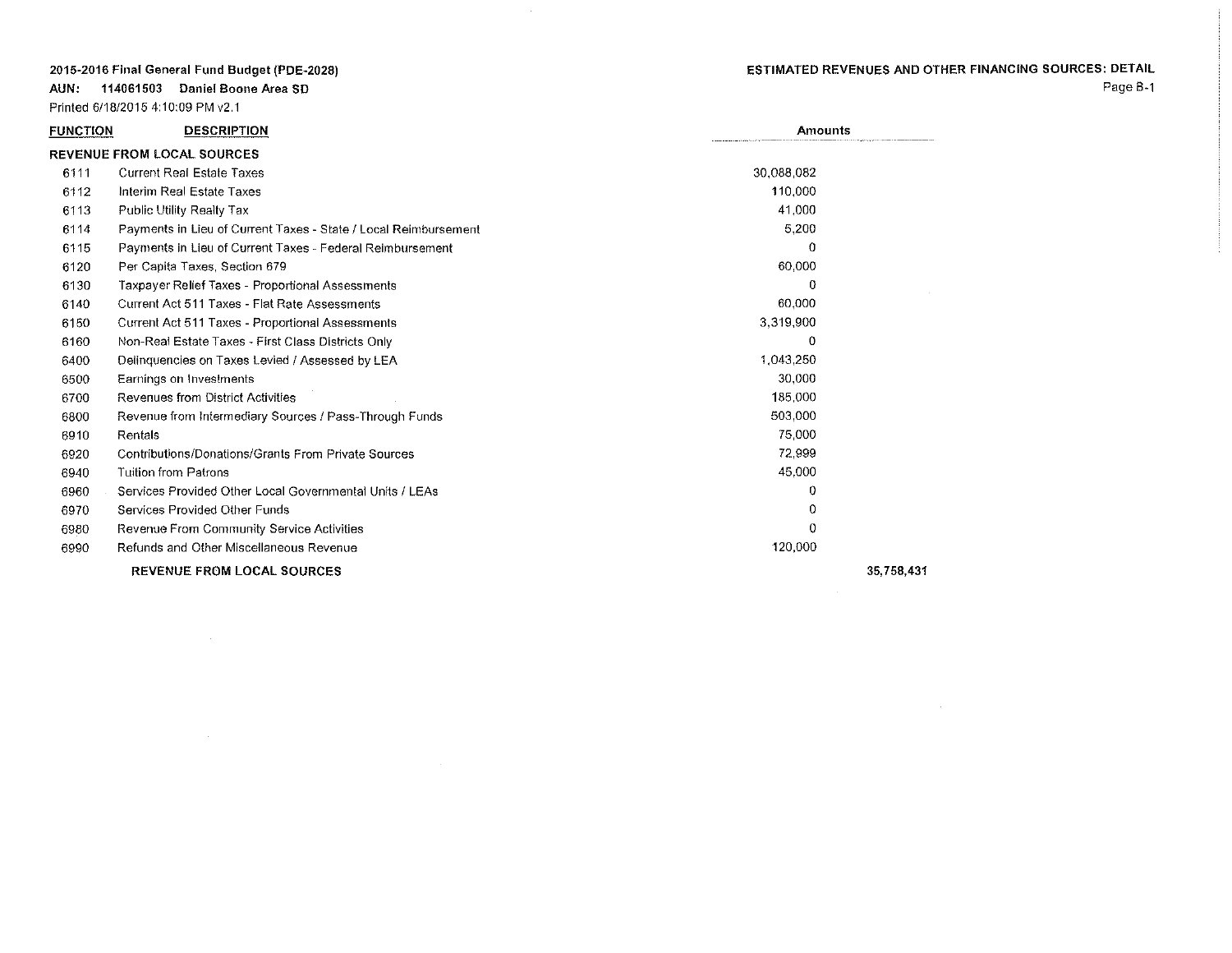$\sim 100$ 

**AUN: 114061503 Daniel Boone Area SO**

Printed 6/18/2015 4:10:09 PM v2.1

Page B-2

 $\sim$ 

| Basic Education Funding (Gross)                                   | 8,094,667                                                                  |                |
|-------------------------------------------------------------------|----------------------------------------------------------------------------|----------------|
| Tuition for Orphans and Children Placed in Private Homes          | 50,000                                                                     |                |
| School Improvement Grants                                         | $\Omega$                                                                   |                |
| Staff and Program Development                                     | 0                                                                          |                |
| Vocational Education                                              | $\Omega$                                                                   |                |
| Driver Education - Student                                        | 0                                                                          |                |
| Migratory Children                                                | 0                                                                          |                |
| Workforce Investment Act                                          | $\Omega$                                                                   |                |
| Special Education Funding for School Aged Pupils                  | 1,523,980                                                                  |                |
| Early Intervention                                                | 0                                                                          |                |
| Adult Literacy                                                    | 0                                                                          |                |
| Pre-K Counts                                                      | 0                                                                          |                |
| Other Program Subsidies Not Listed in 7200 Series                 | $\Omega$                                                                   |                |
| Transportation (Regular and Additional)                           | 1,550,000                                                                  |                |
| Rental and Sinking Fund Payments / Building Reimbursement Subsidy | 751,000                                                                    |                |
| Health Services (Medical, Dental, Nurse, Act 25)                  | 73,000                                                                     |                |
| State Property Tax Reduction Allocation                           | Ð                                                                          |                |
| Sewage Treatment Operations / Environmental Subsidies             | 0                                                                          |                |
| Safe Schools                                                      | 0                                                                          |                |
| Vocational Training of the Unemployed                             | 0                                                                          |                |
| PA Accountability Grants                                          | 0                                                                          |                |
| Ready to Learn Block Grant                                        | 0                                                                          |                |
| <b>Supplemental Equipment Grants</b>                              | 0                                                                          |                |
| Revenue for the Support of Public Schools                         | 0                                                                          |                |
| Other State Revenue Not Listed in the 7500 Series                 | n                                                                          |                |
| State Share of Social Security and Medicare Taxes                 | 900,731                                                                    |                |
| State Share of Retirement Contributions                           | 3,042,569                                                                  |                |
| Revenue for Technology                                            | 0                                                                          |                |
| <b>REVENUE FROM STATE SOURCES</b>                                 |                                                                            | 15,985,947     |
|                                                                   | <b>FUNCTION</b><br><b>DESCRIPTION</b><br><b>REVENUE FROM STATE SOURCES</b> | <b>Amounts</b> |

 $\sim 10^{-1}$ 

 $\sim 10^6$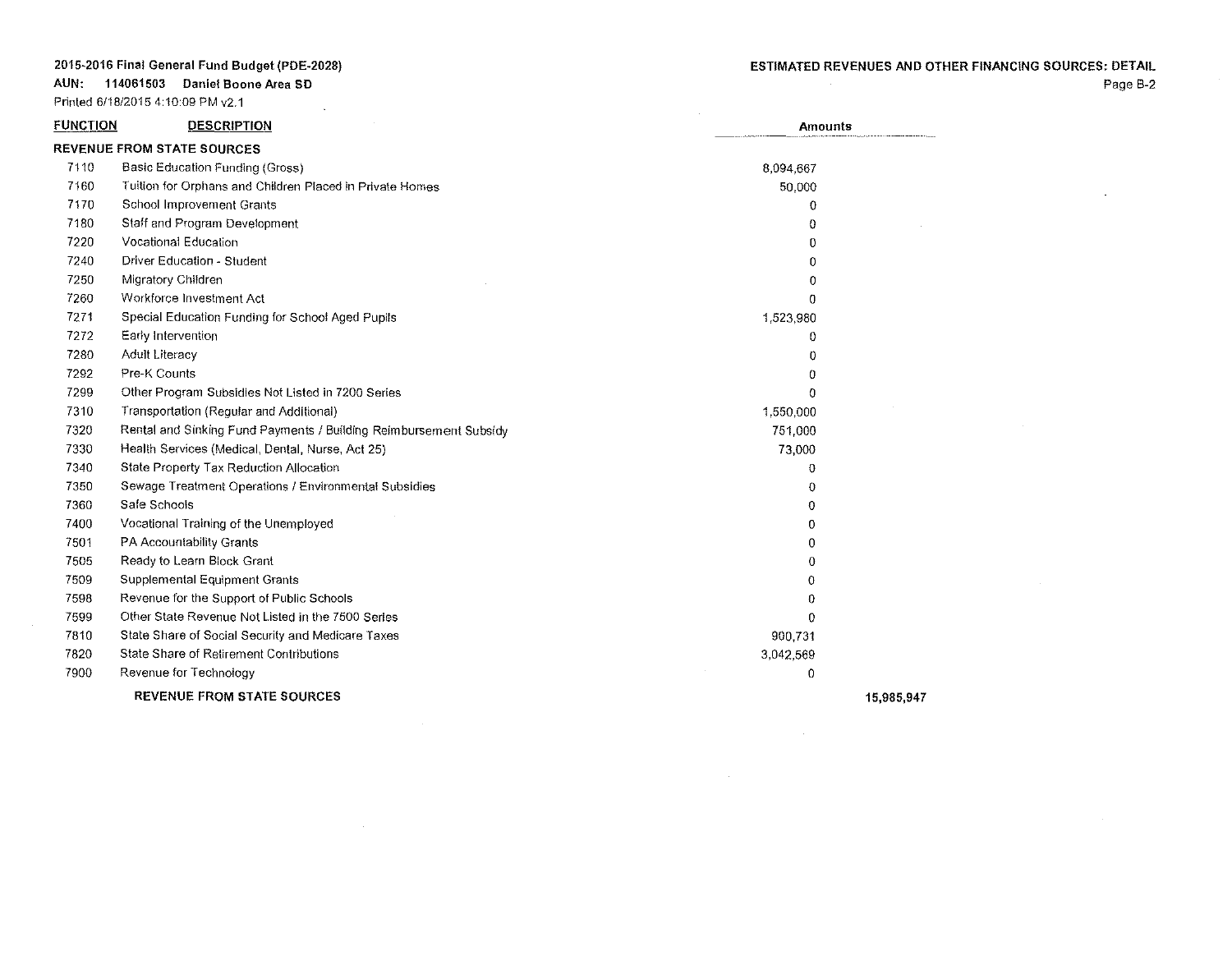**AUN: 114061503 Daniel Boone Area SO**

Printed 6/18/2015 4: 10:09 PM v2.1

Page B-3

| FUNCTION | <b>DESCRIPTION</b>                                                         | <b>Amounts</b> |         |
|----------|----------------------------------------------------------------------------|----------------|---------|
|          | <b>REVENUE FROM FEDERAL SOURCES</b>                                        |                |         |
| 8110     | Payments for Federally Impacted Areas - P.L. 81-874                        | 0              |         |
| 8190     | Other Unrestricted Grants-In-Aid Direct from Federal Government            | 0              |         |
| 8200     | Unrestricted Grants-in-Aid from Federal Gov't Through Commonwealth         | 0              |         |
| 8310     | Payments for Federally Impacted Areas - P.L. 81-815                        | Ð              |         |
| 8320     | Energy Conservation Grants - TA and ECM                                    | $\Omega$       |         |
| 8390     | Other Restricted Grants-in-Aid Directly from Federal Government            | 0              |         |
| 8511     | Grants for IDEA and NCLB Programs not Specified in 8510 series             | 0              |         |
| 8512     | IDEA, Part B                                                               | Ð              |         |
| 8513     | IDEA, Section 619                                                          | Ð              |         |
| 8514     | NCLB, Title I - Improving the Acad. Achymnt, of the Disadvantaged          | 310,960        |         |
| 8515     | NCLB, Title II - Prep., Train. & Recruit. High Qual. Teachers & Principals | 42,926         |         |
| 8516     | NCLB, Title III - Language Instr. for LEP and Immgrant Students            | 0              |         |
| 8517     | NCLB, Title IV - 21st Century Schools                                      | 0              |         |
| 8518     | NCLB, Title V - Promoting Informed Parental Choice And Innovative Programs | 0              |         |
| 8519     | NCLB, Title VI - Flexibility and Accountability                            | 0              |         |
| 8521     | Vocational Education - Operating Expenditures                              | Ð              |         |
| 8540     | Nutrition Education and Training                                           | Ω              |         |
| 8560     | Federal Block Grants                                                       | 0              |         |
| 8580     | Child Care and Development Block Grants                                    | 0              |         |
| 8610     | Homeless Assistance Act                                                    | Ð              |         |
| 8620     | <b>Adult Basic Education</b>                                               | 0              |         |
| 8640     | Headstart                                                                  | $\Omega$       |         |
| 8660     | Workforce Investment Act                                                   | 0              |         |
| 8690     | Other Restricted Federal Grants-in-Aid Through the Commonwealth            | Ð              |         |
| 8731     | ARRA - Build America Bonds                                                 | 0              |         |
| 8732     | ARRA-Qualified School Construction Bonds (QSCB)                            | n              |         |
| 8733     | ARRA-Qualified Zone Academy Bonds (QZAB)                                   | $\Omega$       |         |
| 8810     | School-Based Access Medicaid Reimbursement Program (SBAP) (ACCESS)         | 519,000        |         |
| 8820     | Medical Assistance Reimbursement For Administrative Claiming (Quarterly)   | 6,000          |         |
| 8830     | Medical Assistance Reimbursements (ACCESS) - Early Intervention            | 0              |         |
|          | <b>REVENUE FROM FEDERAL SOURCES</b>                                        |                | 878,886 |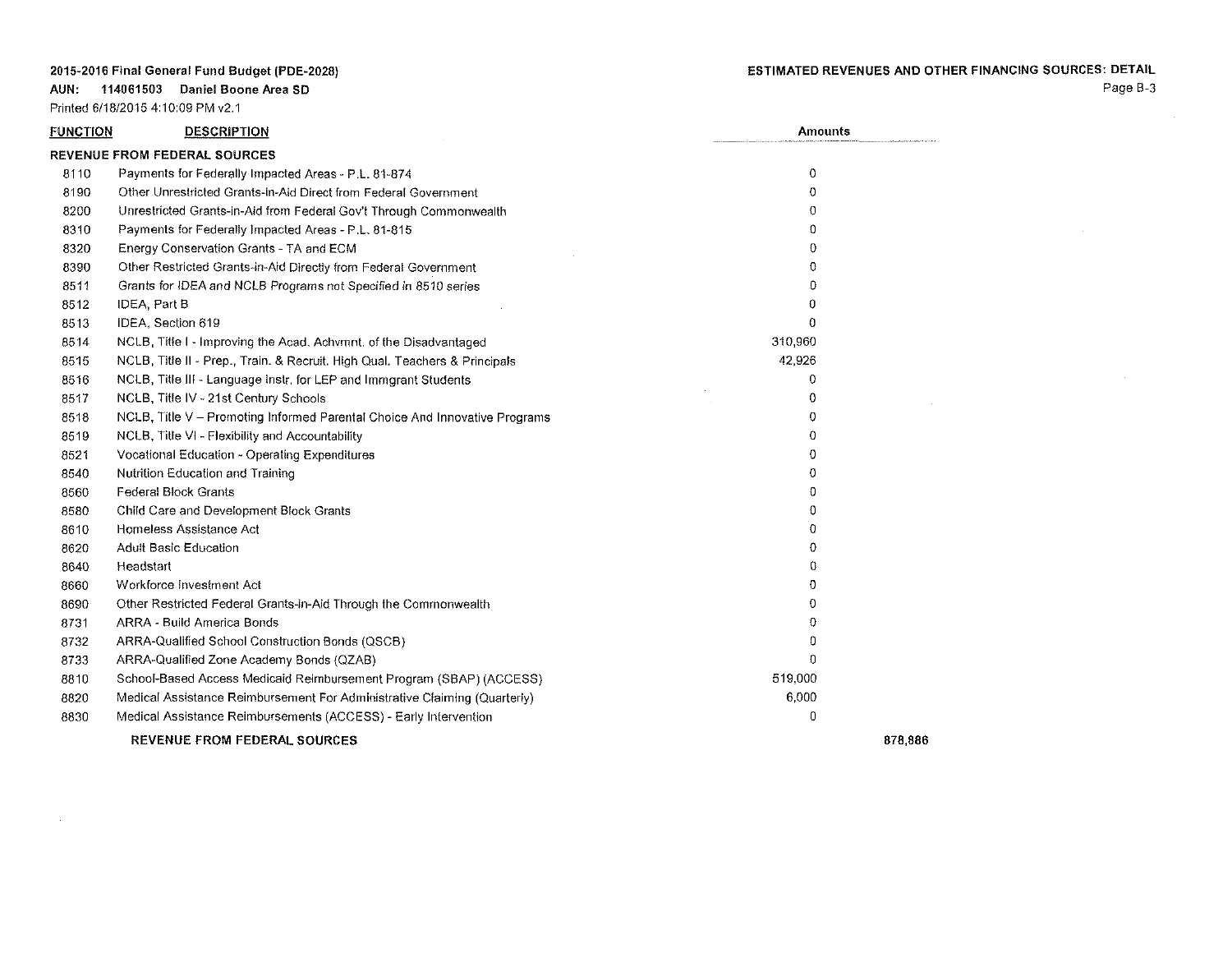**AUN: 114061503 Daniel Boone Area SO**

Printed 6/18/2015 4:10:10 PM v2.1

| <b>FUNCTION</b> | <b>DESCRIPTION</b>                                    | Amounts    |
|-----------------|-------------------------------------------------------|------------|
|                 | OTHER FINANCING SOURCES                               |            |
| 9100            | Sale of Bonds                                         | $\theta$   |
| 9200            | Proceeds From Extended Term Financing                 | $\Omega$   |
| 9320            | Special Revenue Fund Transfers                        | 0          |
| 9330            | Capital Projects Fund Transfers                       | 0          |
| 9340            | Debt Service Fund Transfers                           | 0          |
| 9350            | <b>Enterprise Fund Transfers</b>                      | 0          |
| 9360            | Internal Service Fund Transfers                       | 0          |
| 9370            | Trust and Agency Fund Transfers                       | 0          |
| 9380            | <b>Activity Fund Transfers</b>                        | 0          |
| 9390            | Permanent Fund Transfers                              | 0          |
| 9400            | Sale or Compensation for Loss of Fixed Assets         | 0          |
| 9500            | Capital Contributions                                 | 0          |
| 9710            | Transfers from Component Units                        | 0          |
| 9720            | Transfers from Primary Governments                    | 0          |
| 9800            | Intrafund Transfers In                                | 0          |
| 9900            | Other Financing Sources Not Listed in the 9000 Series | 0          |
|                 | OTHER FINANCING SOURCES                               | Ω          |
|                 | TOTAL ESTIMATED REVENUES AND OTHER SOURCES            | 52,623.264 |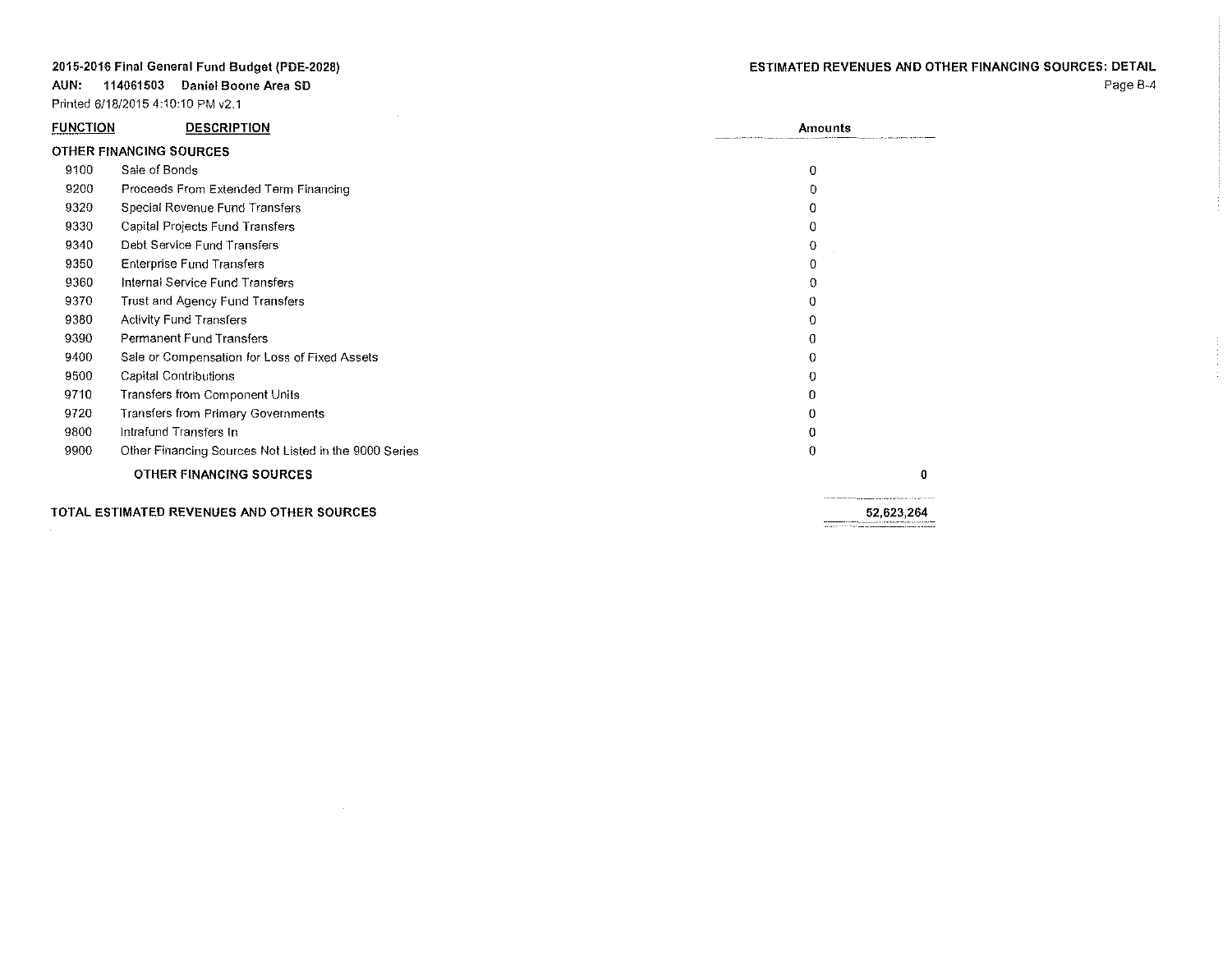|      | 2015-2016 Final General Fund Budget (PDE-2028)                     |                            | Real Estate Tax Rate (RETR) Report for 2015-2016                              |
|------|--------------------------------------------------------------------|----------------------------|-------------------------------------------------------------------------------|
| AUN. | 114061503 Daniel Boone Area SD                                     |                            | Multi-County Rebalancing Based on Methodology of Section 672.1 of School Code |
|      | Printed 6/18/2015 4:10:12 PM v2.1                                  |                            | Page C-1                                                                      |
|      | Act 1 Index (current): 2.5%                                        |                            |                                                                               |
|      | <b>Calculation Method:</b>                                         | Rate                       |                                                                               |
|      | Approx. Tax Revenue from RE Taxes:                                 | \$30,088,082               |                                                                               |
|      | Amount of Tax Relief for Homestead Exclusions +                    | 50                         |                                                                               |
|      | <b>Total Approx. Tax Revenue:</b>                                  | \$30,088,082               |                                                                               |
|      | Approx. Tax Levy for Tax Rate Calculation:                         | \$30,702,124               |                                                                               |
|      |                                                                    | Berks                      | Total                                                                         |
|      | 2014-15 Data                                                       |                            |                                                                               |
|      | a. Assessed Value                                                  | \$1,056,209,100            | \$1,056,209,100                                                               |
|      | b. Real Estate Mills                                               | 28.9618                    |                                                                               |
|      | I. 2015-16 Data                                                    |                            |                                                                               |
|      | c. 2013 STEB Market Value                                          | \$1,344,777,241            | \$1,344,777,241                                                               |
|      | d. Assessed Value                                                  | \$1,060,156,200            | \$1,060,156,200                                                               |
|      | e. Assessed Value of New Constr/ Renov                             | \$0                        | \$0                                                                           |
|      | 2014-15 Calculations                                               |                            |                                                                               |
|      | f. 2014-15 Tax Levy                                                | \$30,589,717               | \$30,589,717                                                                  |
|      | $(a * b)$                                                          |                            |                                                                               |
|      | 2015-16 Calculations                                               |                            | 100.00000%                                                                    |
| П.   | g. Percent of Total Market Value<br>h. Rebalanced 2014-15 Tax Levy | 100.00000%<br>\$30,589,717 | \$30,589,717                                                                  |
|      | (f Total $*$ g)                                                    |                            |                                                                               |
|      | i. Base Mills Subject to Index                                     | 28.9618                    |                                                                               |
|      | (h / a * 1000) if no reassessment                                  |                            |                                                                               |
|      | (h / (d-e) $*$ 1000) if reassessment                               |                            |                                                                               |
|      | <b>Calculation of Tax Rates and Levies Generated</b>               |                            |                                                                               |
|      | j. Weighted Avg. Collection Percentage                             | 98.00000%                  | 98.00000%                                                                     |
|      | k. Tax Levy Needed                                                 | \$30,702,124               | \$30,702,124                                                                  |
|      | (Approx. Tax Levy * g)                                             |                            |                                                                               |
| III. | I. 2015-16 Real Estate Tax Rate<br>$(k/d * 1000)$                  | 28.9600                    |                                                                               |
|      | m. Tax Levy Generated by Mills<br>$(1/1000 * d)$                   | \$30,702,124               | \$30,702,124                                                                  |
|      | n. Tax Levy minus Tax Relief for Homestead Exclusions              |                            | \$30,702,124                                                                  |
|      | (m - Amount of Tax Relief for Homestead Exclusions)                |                            |                                                                               |
|      | o. Net Tax Revenue Generated By Mills                              |                            | \$30,088,082                                                                  |
|      | (n * Est. Pct. Collection)                                         |                            |                                                                               |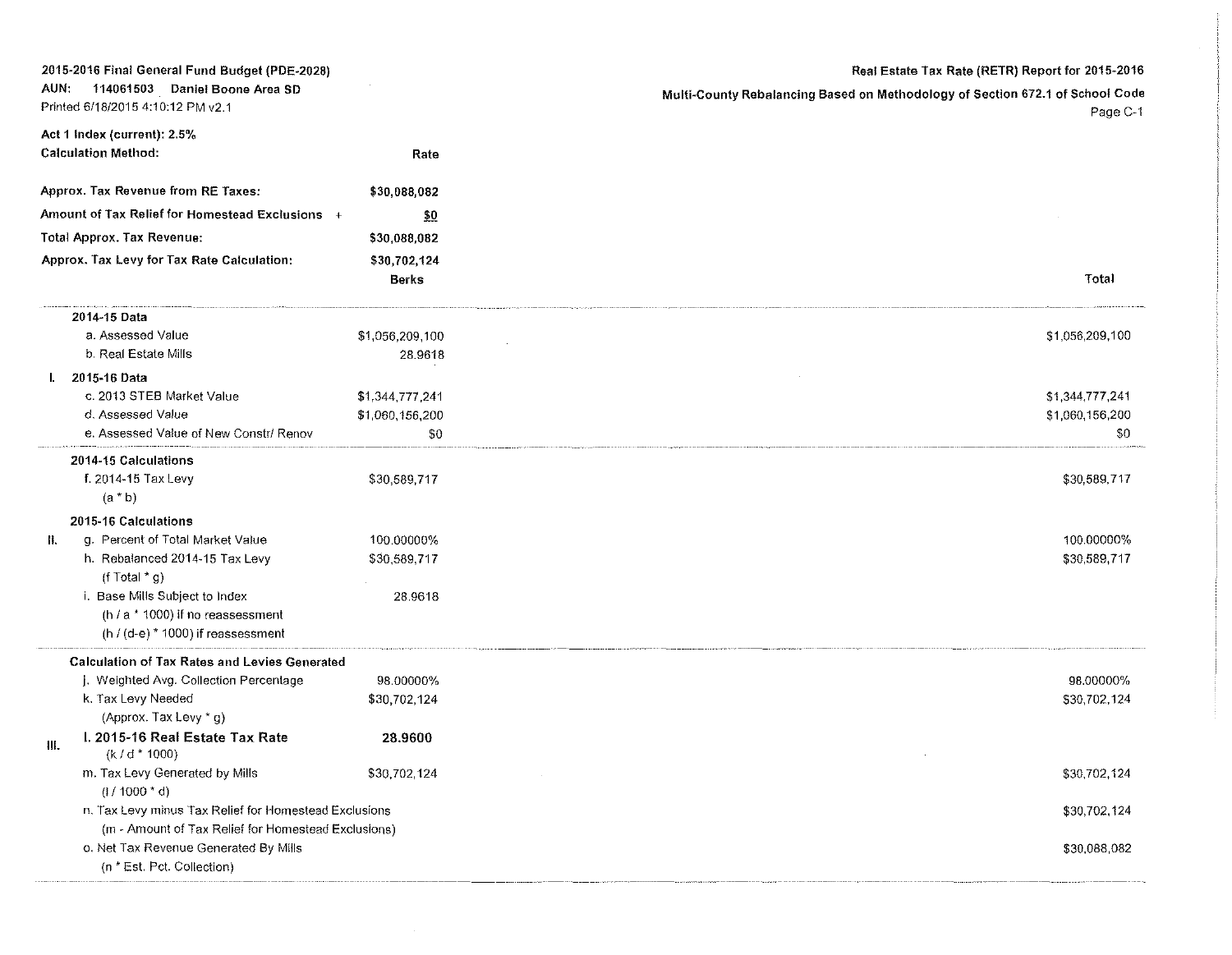|      | 2015-2016 Final General Fund Budget (PDE-2028)                         |                              | Real Estate Tax Rate (RETR) Report for 2015-2016                                          |
|------|------------------------------------------------------------------------|------------------------------|-------------------------------------------------------------------------------------------|
| AUN: | 114061503<br>Daniel Boone Area SD<br>Printed 6/18/2015 4:10:12 PM v2.1 |                              | Multi-County Rebalancing Based on Methodology of Section 672.1 of School Code<br>Page C-2 |
|      | Act 1 Index (current): 2.5%<br><b>Calculation Method:</b>              | Rate                         |                                                                                           |
|      | Approx. Tax Revenue from RE Taxes:                                     | \$30,088,082                 |                                                                                           |
|      | Amount of Tax Relief for Homestead Exclusions +                        | $\frac{1}{2}0$               |                                                                                           |
|      | <b>Total Approx. Tax Revenue:</b>                                      | \$30,088,082                 |                                                                                           |
|      | Approx. Tax Levy for Tax Rate Calculation:                             | \$30,702,124<br><b>Berks</b> | Total                                                                                     |
|      | <b>Index Maximums</b>                                                  |                              |                                                                                           |
|      | p. Maximum Mills Based On Index<br>$(i * (1 + \text{Index}))$          | 29.6858                      |                                                                                           |
|      | q. Mills in Excess of Index<br>if $(l > p)$ , $(l - p)$                | 0.0000                       | 0.0000                                                                                    |
| IV.  | r. Maximum Tax Levy Based On Index<br>$(p / 1000)$ * d)                | \$31,471,585                 | \$31,471,585                                                                              |
|      | s. Millage Rate within Index?<br>$(H \rvert > p$ Then No)              | Yes                          |                                                                                           |
|      | t. Tax Levy In Excess of Index<br>if $(m > r)$ , $(m - r)$             | \$0                          | -90                                                                                       |
|      | u. Tax Revenue In Excess of Index<br>(t * Est. Pct. Collection)        | \$0                          | \$0                                                                                       |

| Information Related to Property Tax Relief    |       |           |
|-----------------------------------------------|-------|-----------|
| Assessed Value Exclusion per Homestead        | \$0   |           |
| Number of Homestead/Farmstead Properties      | 5,037 | 5.037     |
| Median Assessed Value of Homestead Properties |       | \$125,000 |
|                                               |       |           |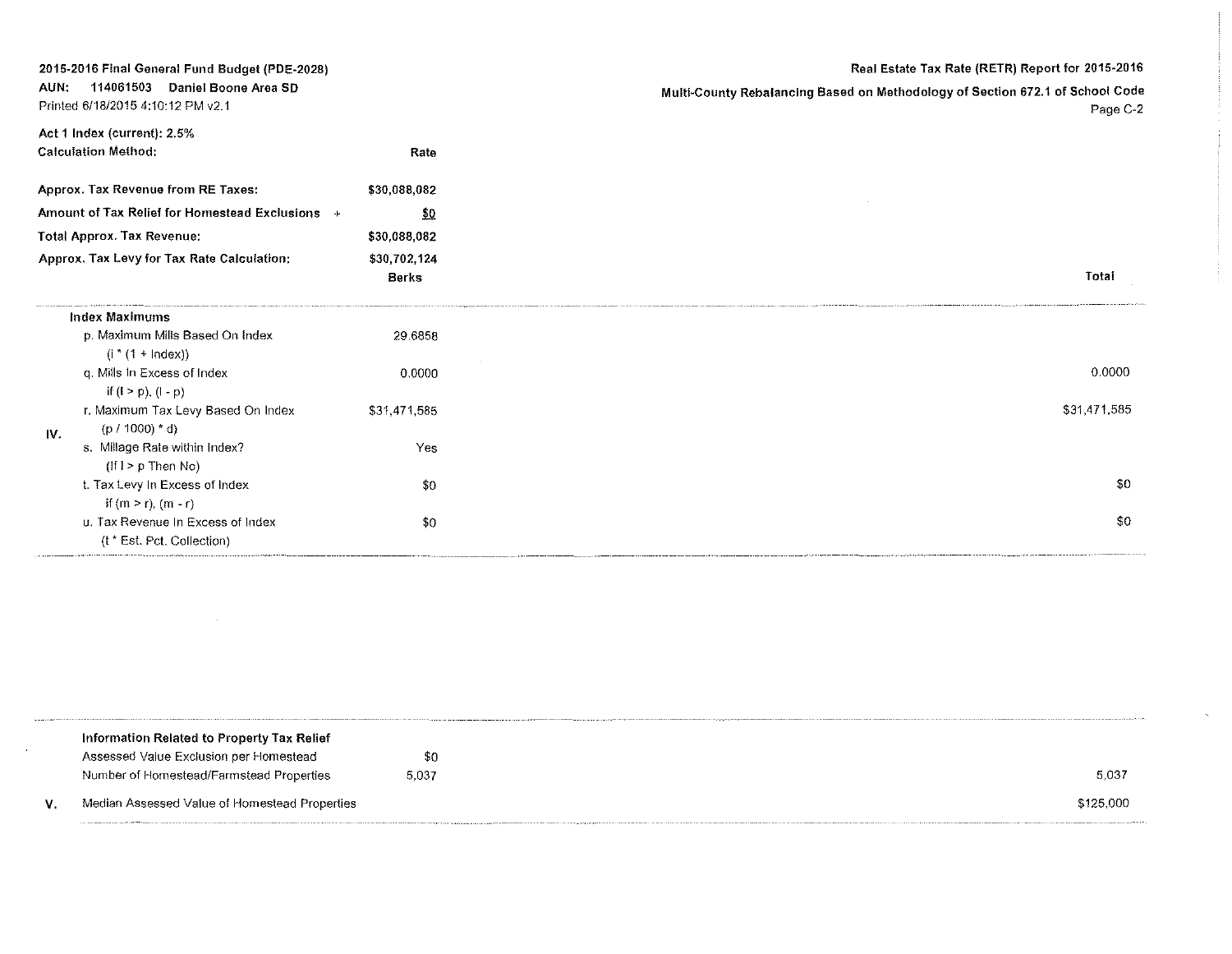### Real Estate Tax Rate (RETR) Report for 2015-2016

AUN: 114061503 Daniel Boone Area SO Multi-County Rebalancing Based on Methodology of Section 672.1 of School Code Printed 6/18/2015 4:10:12 PM v2.1 Page C-3  $\sim$ Act 1 Index (current): 2.5% Calculation Method: Rate Approx. Tax Revenue from RE Taxes: \$30,088,082 Amount of Tax Relief for Homestead Exclusions  $+$  $$0$ Total Approx. Tax Revenue: \$30,088,082 Approx. Tax Levy for Tax Rate Calculation: \$30,702,124 Total Berks State Property Tax Reduction Allocation used for: Homestead Exclusions \$0 Lowering RE Tax Rate  $$0$   $$0$ Prior Year State Property Tax Reduction Allocation used for: Homestead Exclusions \$0

Amount of Tax Relief from State/Local Sources

2015-2016 Final General Fund Budget (PDE-2028)

| Lowering RE Tax Rate | \$0 | -90                                                                                                                  |
|----------------------|-----|----------------------------------------------------------------------------------------------------------------------|
|                      |     | \$0                                                                                                                  |
|                      |     | The property contact and configuration of the contact construction of the contact of the second contact of the<br>80 |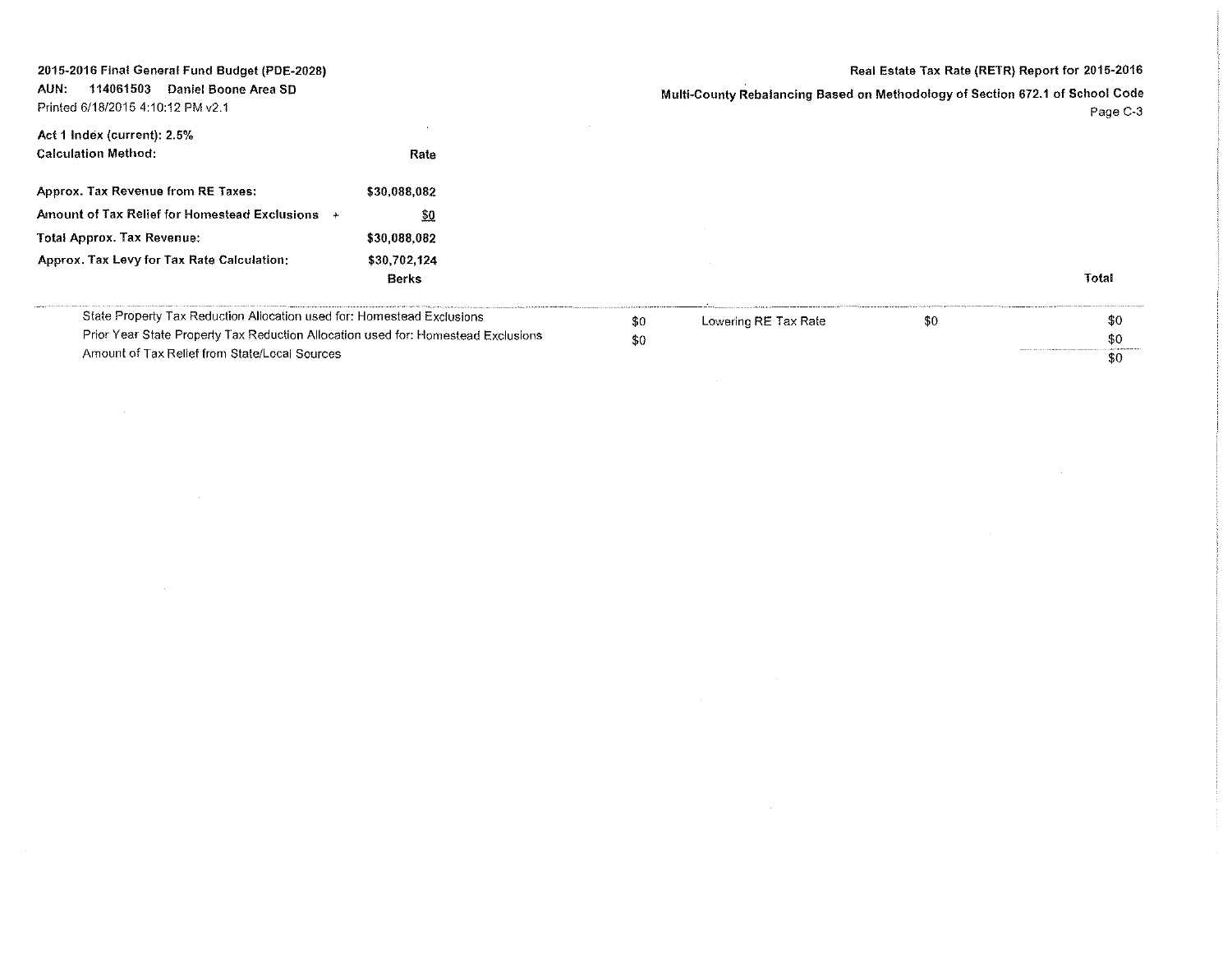# **AUN: 114061503 Daniel Boone Area SD**

Printed 6/18/2015 4:10:14 PM v2.1

## CODE

## 6111 Current Real Estate Taxes

|  |  | <b>LOCAL EDUCATION AGENCY TAX DATA (TAXD)</b> |  |
|--|--|-----------------------------------------------|--|
|--|--|-----------------------------------------------|--|

REAL ESTATE, PER CAPITA (SEC. 679), EITIPIT (ACT 1), LOCAL ENABLING (ACT 511)

 $\sim 10^{-1}$ 

Page 0-1

 $\sim 10^6$ 

|                                                                                                                                                                                                                                                                                                                                                                 |                                                                                                                                                                                                                                                                                                                                        |                                                                                                                                                                                                                               |                                                                                                                                                                                                                                                                                                                                                                                                                                                   | ι of Tax Relief for                                                                        |          | Tax Levv                                                                                                                                                                                                                                                                                                                                                                                                                                                                                                                                                                                                                                                     |                                                                                                    |                                                                                                                                                                                                                                                                                                                                                                                                                                                                          |
|-----------------------------------------------------------------------------------------------------------------------------------------------------------------------------------------------------------------------------------------------------------------------------------------------------------------------------------------------------------------|----------------------------------------------------------------------------------------------------------------------------------------------------------------------------------------------------------------------------------------------------------------------------------------------------------------------------------------|-------------------------------------------------------------------------------------------------------------------------------------------------------------------------------------------------------------------------------|---------------------------------------------------------------------------------------------------------------------------------------------------------------------------------------------------------------------------------------------------------------------------------------------------------------------------------------------------------------------------------------------------------------------------------------------------|--------------------------------------------------------------------------------------------|----------|--------------------------------------------------------------------------------------------------------------------------------------------------------------------------------------------------------------------------------------------------------------------------------------------------------------------------------------------------------------------------------------------------------------------------------------------------------------------------------------------------------------------------------------------------------------------------------------------------------------------------------------------------------------|----------------------------------------------------------------------------------------------------|--------------------------------------------------------------------------------------------------------------------------------------------------------------------------------------------------------------------------------------------------------------------------------------------------------------------------------------------------------------------------------------------------------------------------------------------------------------------------|
|                                                                                                                                                                                                                                                                                                                                                                 |                                                                                                                                                                                                                                                                                                                                        | <u>Real Estate Mills</u>                                                                                                                                                                                                      | lax Levy<br>/ills                                                                                                                                                                                                                                                                                                                                                                                                                                 | Homestead Exclusions                                                                       |          |                                                                                                                                                                                                                                                                                                                                                                                                                                                                                                                                                                                                                                                              | Collected                                                                                          | Generated By Mills                                                                                                                                                                                                                                                                                                                                                                                                                                                       |
| Berks<br>construction of the construction of the construction of the construction of the construction of the construction of                                                                                                                                                                                                                                    | The model of the company company company of the model of the company of the company of the specifical party and                                                                                                                                                                                                                        | 28.9600<br>The continuous continuous construction program and the continuous                                                                                                                                                  | The contract of the company of the company of the contract of the contract of the contract of the contract of the contract of the contract of the contract of the contract of the contract of the contract of the contract of                                                                                                                                                                                                                     |                                                                                            |          |                                                                                                                                                                                                                                                                                                                                                                                                                                                                                                                                                                                                                                                              | 98.00000%                                                                                          |                                                                                                                                                                                                                                                                                                                                                                                                                                                                          |
|                                                                                                                                                                                                                                                                                                                                                                 | The company company's series and company of the company's company's company company's and the company's company                                                                                                                                                                                                                        |                                                                                                                                                                                                                               | $\label{eq:conformal} \begin{minipage}{0.9\textwidth} \begin{minipage}{0.9\textwidth} \begin{itemize} \textbf{1} & \textbf{1} & \textbf{1} & \textbf{1} & \textbf{1} & \textbf{1} & \textbf{1} & \textbf{1} & \textbf{1} & \textbf{1} & \textbf{1} & \textbf{1} & \textbf{1} & \textbf{1} & \textbf{1} & \textbf{1} & \textbf{1} & \textbf{1} & \textbf{1} & \textbf{1} & \textbf{1} & \textbf{1} & \textbf{1} & \textbf{1} & \textbf{1} & \text$ |                                                                                            |          |                                                                                                                                                                                                                                                                                                                                                                                                                                                                                                                                                                                                                                                              | 0.00000%                                                                                           |                                                                                                                                                                                                                                                                                                                                                                                                                                                                          |
| THE MERCHANDISE RECONSILED FOR DESIGN CONTRACTOR                                                                                                                                                                                                                                                                                                                | The commitment of the contract and contract the state of the contract of the contract of the contract of the contract of                                                                                                                                                                                                               | THE REPORT OF THE RESIDENCE OF THE RESIDENCE OF THE RESIDENCE OF THE RESIDENCE OF THE RESIDENCE OF THE RESIDENCE OF THE RESIDENCE OF THE RESIDENCE OF THE RESIDENCE OF THE RESIDENCE OF THE RESIDENCE OF THE RESIDENCE OF THE |                                                                                                                                                                                                                                                                                                                                                                                                                                                   |                                                                                            |          |                                                                                                                                                                                                                                                                                                                                                                                                                                                                                                                                                                                                                                                              | ) 00000%<br>The product in the contract and contract of the field of the con-                      |                                                                                                                                                                                                                                                                                                                                                                                                                                                                          |
| $\label{eq:3.1} \textbf{1.2.1} \pm \textbf{1.3.1} \pm \textbf{1.3.1} \pm \textbf{1.3.1} \pm \textbf{1.4.1} \pm \textbf{1.4.1} \pm \textbf{1.4.1} \pm \textbf{1.4.1} \pm \textbf{1.4.1} \pm \textbf{1.4.1} \pm \textbf{1.4.1} \pm \textbf{1.4.1} \pm \textbf{1.4.1} \pm \textbf{1.4.1} \pm \textbf{1.4.1} \pm \textbf{1.4.1} \pm \textbf{1.4.1} \pm \textbf{1.4$ | The contract of the components of the contract of the component of the contract of the contract of the component of the component of the component of the component of the component of the component of the component of the                                                                                                          | A committee of the Channels fundament is a process or about the                                                                                                                                                               |                                                                                                                                                                                                                                                                                                                                                                                                                                                   |                                                                                            |          |                                                                                                                                                                                                                                                                                                                                                                                                                                                                                                                                                                                                                                                              | 0.00000%<br>consideration and the set of a distance in the management.                             |                                                                                                                                                                                                                                                                                                                                                                                                                                                                          |
| ⊺otals:                                                                                                                                                                                                                                                                                                                                                         | construction of the company of the active and a series are a construction of the MCM of the property<br>The concerns of the contract of the contract of the contract of the contract of the contract of the contract of the contract of the contract of the contract of the contract of the contract of the contract of the contract o |                                                                                                                                                                                                                               |                                                                                                                                                                                                                                                                                                                                                                                                                                                   |                                                                                            | $\equiv$ | 30.702.124<br>$\label{eq:reduced} \begin{minipage}{0.9\textwidth} \begin{minipage}{0.9\textwidth} \centering \begin{minipage}{0.9\textwidth} \centering \end{minipage} \begin{minipage}{0.9\textwidth} \centering \begin{minipage}{0.9\textwidth} \centering \end{minipage} \begin{minipage}{0.9\textwidth} \centering \end{minipage} \begin{minipage}{0.9\textwidth} \centering \begin{minipage}{0.9\textwidth} \centering \end{minipage} \begin{minipage}{0.9\textwidth} \centering \end{minipage} \begin{minipage}{0.9\textwidth} \centering \end{minipage} \begin{$<br>continuous constitution and constitution and control of the first term continuous | <b>MIOOO%</b><br>The commission concentration constraints and concentration of a state and content | 5.082<br>approximation in the company's the continuum continuum of the continuum of the continuum of the continuum of the continuum of the continuum of the continuum of the continuum of the continuum of the continuum of the continu<br>the contract is consistent and the component contract of the component and the contract of the contract of the property of the component of the component of the component of the component of the component of the component |
|                                                                                                                                                                                                                                                                                                                                                                 |                                                                                                                                                                                                                                                                                                                                        |                                                                                                                                                                                                                               | THE REPORT OF DESCRIPTION OF A PARTICULAR CONTINUES OF A REPORT OF A REPORT OF A REPORT OF A REPORT OF A REPORT OF A REPORT OF A REPORT OF A REPORT OF A REPORT OF A REPORT OF A REPORT OF A REPORT OF A REPORT OF A REPORT OF                                                                                                                                                                                                                    | The completed at the complete that the complete complete complete the complete the<br>Rate |          |                                                                                                                                                                                                                                                                                                                                                                                                                                                                                                                                                                                                                                                              |                                                                                                    | <b>Estimated Revenue</b>                                                                                                                                                                                                                                                                                                                                                                                                                                                 |
| 6120<br>Her I                                                                                                                                                                                                                                                                                                                                                   | Capita Taxes, Section 679                                                                                                                                                                                                                                                                                                              |                                                                                                                                                                                                                               |                                                                                                                                                                                                                                                                                                                                                                                                                                                   | 5.00                                                                                       |          |                                                                                                                                                                                                                                                                                                                                                                                                                                                                                                                                                                                                                                                              |                                                                                                    | The play at the second construction of the control of the first control of the second control of the control of                                                                                                                                                                                                                                                                                                                                                          |
|                                                                                                                                                                                                                                                                                                                                                                 |                                                                                                                                                                                                                                                                                                                                        |                                                                                                                                                                                                                               |                                                                                                                                                                                                                                                                                                                                                                                                                                                   |                                                                                            |          |                                                                                                                                                                                                                                                                                                                                                                                                                                                                                                                                                                                                                                                              |                                                                                                    |                                                                                                                                                                                                                                                                                                                                                                                                                                                                          |

| 6140 | Current Act 511 Taxes - Flat Rate Assessments          | Rate              |      | Add'l Rate (if appl.) |   | Tax Levy     | <b>Estimated Revenue</b> |
|------|--------------------------------------------------------|-------------------|------|-----------------------|---|--------------|--------------------------|
| 6141 | Per Capita Taxes, Act 511                              | \$5.00            |      | \$0.00                |   |              | 60,000                   |
| 6142 | Occupation Taxes - Flat Rate                           | \$0.00            |      | \$0.00                |   |              |                          |
| 6143 | Local Services / Occupational Privilege Taxes          | \$0.00            |      | \$0.00                |   |              |                          |
| 6144 | <b>Trailer Taxes</b>                                   | \$0.00            |      | \$0.00                |   |              |                          |
| 6145 | Business Privilege Taxes - Flat Rate                   | \$0.00            |      | \$0.00                |   |              |                          |
| 6146 | Mechanical Device Taxes - Flat Rate                    | \$0.00            |      | \$0.00                |   |              |                          |
| 6149 | <b>Other Flat Rate Assessments</b>                     | \$0.00            |      | \$0.00                |   |              |                          |
|      | Total Current Act 511 Taxes - Flat Rate Assessments    |                   |      |                       |   |              | 60,000                   |
|      |                                                        |                   |      |                       |   |              |                          |
| 6150 | Current Act 511 Taxes - Proportional Assessments       | Rate              |      | Add' Rate (if appl.)  |   | Tax Levy     | <b>Estimated Revenue</b> |
| 6151 | Earned Income Taxes, Act 511                           | 0.50%             |      | 0.00%                 |   |              | 3,019,900                |
| 6152 | Occupation Taxes - Proportional Rate                   | 0                 |      |                       |   |              |                          |
| 6153 | <b>Real Estate Transfer Taxes</b>                      | 0.50%             |      | 0.00%                 |   |              | 300,000                  |
| 6154 | <b>Amusement Taxes</b>                                 | 0.00%             |      | 0.00%                 |   |              |                          |
| 6155 | Business Privilege Taxes - Proportional Rate           | n                 |      |                       |   |              |                          |
| 6156 | Mechanical Device Taxes - Percentage                   | $0.00\%$          |      | 0.00%                 |   |              |                          |
| 6157 | Mercantile Taxes                                       |                   |      |                       |   |              |                          |
| 6159 | <b>Other Proportional Assessments</b>                  | 0                 |      |                       |   |              |                          |
|      | Total Current Act 511 Taxes - Proportional Assessments |                   |      |                       |   | 0            | 3,319,900                |
|      | <b>Total Act 511, Current Taxes</b>                    |                   |      |                       |   |              | 3,379,900                |
|      |                                                        | Act 511 Tax Limit | ---> | 1.344.777.241         | x | 12           | 16,137,327               |
|      |                                                        |                   |      | Market Value          |   | <b>Mills</b> | $(511$ Limit)            |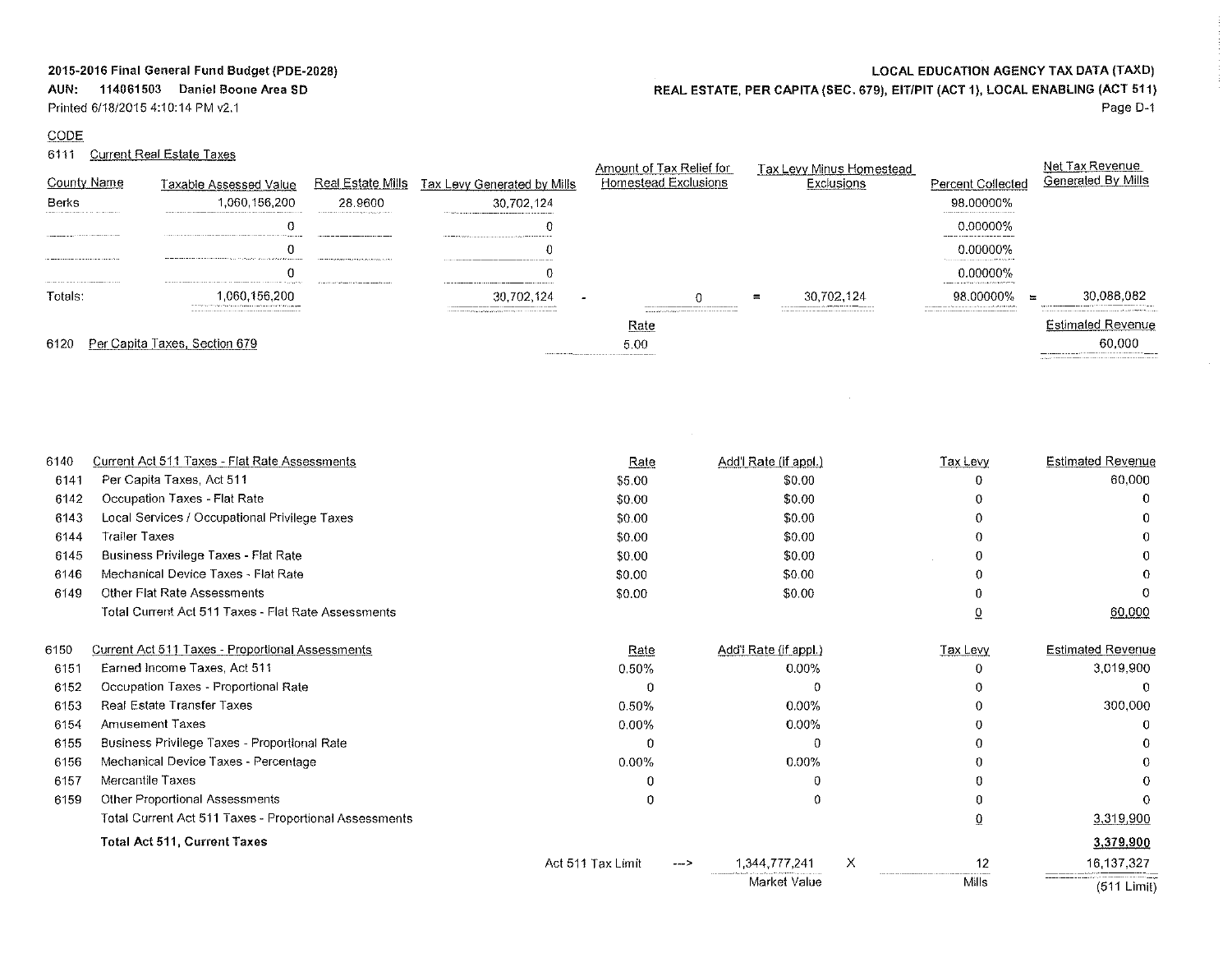## AUN: 114061503 Daniel Boone Area SO

Prinled 611812015 4:10:17 PM v2.1

Page E-1

|                 |                                              | Tax Rate Charged in:      |           | Percent           | Less than            |        | <b>Additional Tax Rate</b><br>Charged in: | Percent           | Less than            |
|-----------------|----------------------------------------------|---------------------------|-----------|-------------------|----------------------|--------|-------------------------------------------|-------------------|----------------------|
| Tax<br>Function | Description                                  | 2014-2015<br>(Rebalanced) | 2015-2016 | Change in<br>Rate | or equal to<br>Index | Index  | 2015-2016<br>2014-2015<br>(Rebalanced)    | Change in<br>Rate | or equal to<br>Index |
| 6111            | <b>Current Real Estate Taxes</b>             |                           |           |                   |                      |        |                                           |                   |                      |
|                 | <b>Berks County</b>                          | 28.9618                   | 28.9600   | $-0.01%$          | Yes                  | 2.5%   |                                           |                   |                      |
| 6120            | Per Capita Taxes, Section 679                | \$5.00                    | \$5.00    | 0.00%             | Yes                  | 2.5%   |                                           |                   |                      |
|                 | Act 1 EIT/PIT                                |                           |           |                   |                      | $\sim$ |                                           |                   |                      |
| 6131            | Earned Income Taxes, Act 1                   |                           |           |                   |                      |        |                                           |                   |                      |
| 6132            | Personal Income Taxes, Act 1                 |                           |           |                   |                      |        |                                           |                   |                      |
|                 | Act 511 Flat Rate Taxes                      |                           |           |                   |                      |        |                                           |                   |                      |
| 6141            | Per Capita Taxes, Act 511                    | \$5.00                    | \$5.00    | $0.00\%$          | Yes                  | 2.5%   |                                           |                   |                      |
| 6142            | Occupation Taxes - Flat Rate                 |                           |           |                   |                      |        |                                           |                   |                      |
| 6143            | Local Services / Occupational Privilege Tax  |                           |           |                   |                      |        |                                           |                   |                      |
| 6144            | <b>Trailer Taxes</b>                         |                           |           |                   |                      |        |                                           |                   |                      |
| 6145            | Business Privilege Taxes - Flat Rate         |                           |           |                   |                      |        |                                           |                   |                      |
| 6146            | Mechanical Device Taxes - Flat Rate          |                           |           |                   |                      |        |                                           |                   |                      |
| 6149            | Other Flat Rate Assessments                  |                           |           |                   |                      |        |                                           |                   |                      |
|                 | Act 511 Proportional Rate Taxes              |                           |           |                   |                      |        |                                           |                   |                      |
| 6151            | Earned Income Taxes, Act 511                 | 0.500%                    | 0.500%    | $0.00\%$          | Yes                  | 2.5%   |                                           |                   |                      |
| 6152            | Occupation Taxes - Proportional Rate         |                           |           |                   |                      |        |                                           |                   |                      |
| 6153            | Real Estate Transfer Taxes                   | 0.500%                    | 0.500%    | $0.00\%$          | Yes                  | 2.5%   |                                           |                   |                      |
| 6154            | <b>Amusement Taxes</b>                       |                           |           |                   |                      |        |                                           |                   |                      |
| 6155            | Business Privilege Taxes - Proportional Rate |                           |           |                   |                      |        |                                           |                   |                      |
| 6156            | Mechanical Device Taxes - Percentage         |                           |           |                   |                      |        |                                           |                   |                      |
| 6157            | Mercantile Taxes                             |                           |           |                   |                      |        |                                           |                   |                      |
| 6159            | Other Proportional Assessments               |                           |           |                   |                      |        |                                           |                   |                      |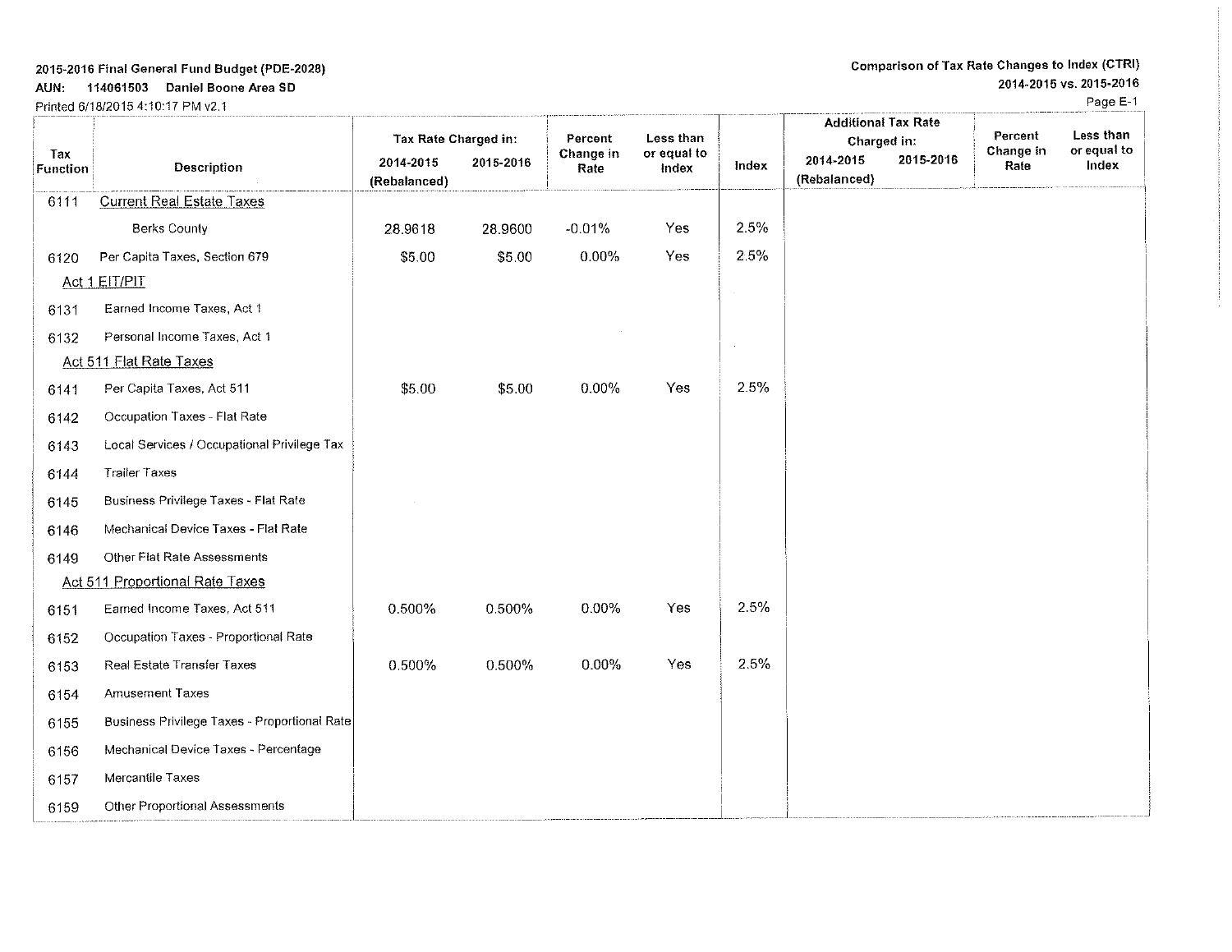# CERTIFICATION OF ESTIMATED ENDING FUND BALANCE FROM 2015-2016 GENERAL FUND BUDGET

# 24 PS 6-688

(10/2010)

| SCHOOL DISTRICT NAME    | <b>COUNTY NAME</b> | AUN       |
|-------------------------|--------------------|-----------|
| ∣ Daniel Boone Area SD. | Berks              | 114061503 |

No school district shall approve an increase in real property taxes unless it has adopted a budget that includes an estimated, ending unreserved undesignated fund balance (unassigned) less than or equal to the specified percentage of its total budgeted expenditure

| <b>Total Budgeted Expenditures</b>    | <b>Fund Balance % Limit</b><br>(less than or equal to) |
|---------------------------------------|--------------------------------------------------------|
| Less Than or Equal to \$11,999,999    | 12.0%                                                  |
| Between \$12,000,000 and \$12,999,999 | 11.5%                                                  |
| Between \$13,000,000 and \$13,999,999 | 11.0%                                                  |
| Between \$14,000,000 and \$14,999,999 | 10.5%                                                  |
| Between \$15,000,000 and \$15,999,999 | 10.0%                                                  |
| Between \$16,000,000 and \$16,999,999 | 9.5%                                                   |
| Between \$17,000,000 and \$17,999,999 | $9.0\%$                                                |
| Between \$18,000,000 and \$18,999,999 | 8.5%                                                   |
| Greater Than or Equal to \$19,000,000 | $8.0\%$                                                |

Did you raise property taxes in SY 2015-2016 (compared to 2014-2015)? Yes

 $\overline{\mathbf{v}}$ 

 $\Box$ 

No

If yes, see information below, taken from th 2015-2016 General Fund Budget.

| <b>Total Budgeted Expenditures</b>                                                   | \$53,092,107.00 |      |
|--------------------------------------------------------------------------------------|-----------------|------|
| Ending Unassigned Fund Balance                                                       | \$1,901,281.00  |      |
| Ending Unassigned Fund Balance as a percentage<br>(%) of Total Budgeted Expenditures |                 | 3.6% |
| The Estimated Ending Unassigned Fund Balance                                         | Yes             |      |
| is within the allowable limits.                                                      | No              |      |

| I hereby certify that the above information is accurate and complete. |      |  |  |  |
|-----------------------------------------------------------------------|------|--|--|--|
| SIGNATURE OF SUPERINTENDENT                                           | DATE |  |  |  |
|                                                                       |      |  |  |  |

DUE DATE: AUGUST 15, 2015 RETURN TO: PENNSYLVANIA DEPARTMENT OF EDUCATION BUREAU OF BUDGET AND FISCAL MANAGEMENT DIVISION OF SUBSIDY DATA AND ADMINISTRATION 333 MARKET STREET HARRISBURG, PA 17126·0333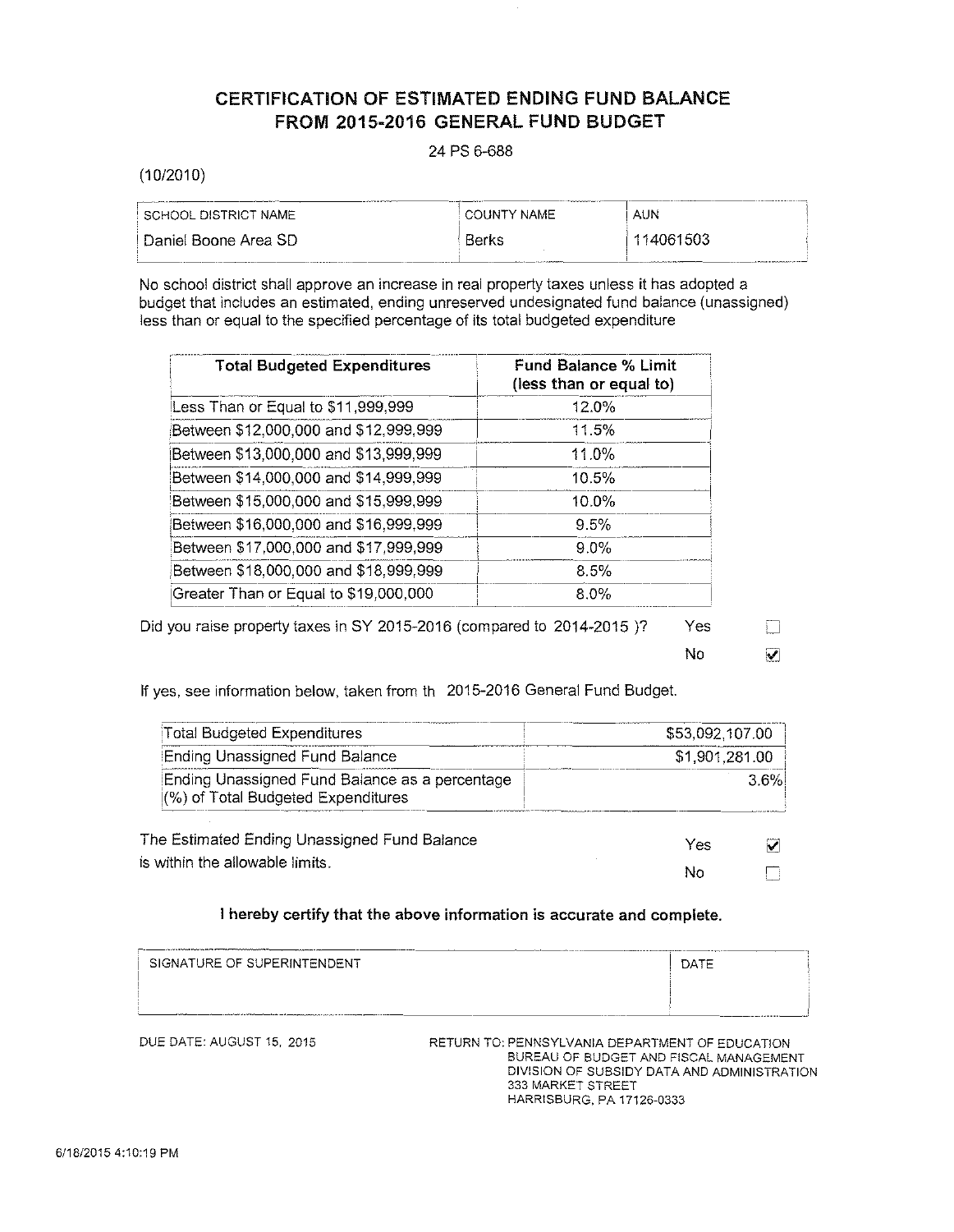### **AUN: 114061503 Daniel Boone Area SO**

## Printed 6/18/2015 4:10:23 PM v2.1

Page F-1

|      | <b>ITEM</b> |                                                                 |             | <b>AMOUNTS</b> |            |            |  |
|------|-------------|-----------------------------------------------------------------|-------------|----------------|------------|------------|--|
| 1000 | Instruction |                                                                 |             |                |            |            |  |
|      | 1100        | Regular Programs - Elementary/Secondary                         | 22,749,033  |                |            |            |  |
|      | 1200        | Special Programs - Elementary/Secondary                         | 7,733,065   |                |            |            |  |
|      | 1300        | Vocational Education                                            | 951,502     |                |            |            |  |
|      | 1400        | Other Instructional Programs - Elementary/Secondary             | 50,632      |                |            |            |  |
|      | 1500        | Nonpublic School Programs                                       | 9,289       |                |            |            |  |
|      | 1600        | <b>Adult Education Programs</b>                                 | 0           |                |            |            |  |
|      | 1700        | <b>Higher Education Programs</b>                                | $\theta$    |                |            |            |  |
|      | 1800        | Pre-Kindergarten                                                | $\Omega$    |                |            |            |  |
|      |             | <b>Total 1000 Instruction</b>                                   | 31,493,521  |                |            |            |  |
| 2000 |             | <b>Support Services</b>                                         |             |                |            |            |  |
|      | 2100        | Support Services - Pupil Personnel                              | 1,382,706   |                |            |            |  |
|      | 2200        | Support Services - Instructional Staff                          | 1,711,988   |                |            |            |  |
|      | 2300        | Support Services - Administration                               | 2,700,518   |                |            |            |  |
|      | 2400        | Support Services - Pupil Health                                 | 555,690     |                |            |            |  |
|      | 2500        | <b>Support Services - Business</b>                              | 655,241     |                |            |            |  |
|      | 2600        | Operation & Maintenance of Plant Services                       | 4,231,628   |                |            |            |  |
|      | 2700        | <b>Student Transportation Services</b>                          | 2,927,570   |                |            |            |  |
|      | 2800        | Support Services - Central                                      | 334,382     |                |            |            |  |
|      | 2900        | Other Support Services                                          | 45,000      |                |            |            |  |
|      |             | <b>Total 2000 Support Services</b>                              | 14,544,723  |                |            |            |  |
| 3000 |             | Operation of Non-instructional Services                         |             |                |            |            |  |
|      | 3100        | <b>Food Services</b>                                            | 0           |                |            |            |  |
|      | 3200        | <b>Student Activities</b>                                       | 734,238     |                |            |            |  |
|      | 3300        | <b>Community Services</b>                                       | 900         |                |            |            |  |
|      | 3400        | Scholarships and Awards                                         | $\Omega$    |                |            |            |  |
|      |             | Total 3000 Operation of Non-instructional Services              | 735,138     |                |            |            |  |
| 4000 |             | Facilities Acquisition, Construction and Improvement Services   |             |                |            |            |  |
|      | 4000        | Facilities Acquisition, Construction and Improvement Services   | $\mathbf 0$ |                |            |            |  |
|      |             | Total 4000 Facilities Acquisition, Construction and Improvement | 0           |                |            |            |  |
|      |             | <b>Total Estimated Expenditures</b>                             |             | 46,773,382     |            |            |  |
| 5000 |             | Other Expenditures and Financing Uses                           |             |                |            |            |  |
|      | 5100        | Debt Service                                                    | 6,168,725   |                |            |            |  |
|      | 5200        | Interfund Transfers - Out                                       | 0           |                |            |            |  |
|      | 5300        | Transfers Involving Component Units                             | 0           |                |            |            |  |
|      | 5500        | Special and Extraordinary Items                                 | 0           |                |            |            |  |
|      | 5900        | <b>Budgetary Reserve</b>                                        | 150,000     |                |            |            |  |
|      |             | <b>Total Other Financing Uses</b>                               |             | 6,318,725      |            |            |  |
|      |             | <b>Total Estimated Expenditures and Other Financing Uses</b>    |             |                | 53,092,107 |            |  |
|      |             | Appropriation of Prior Year Fund Balance                        |             |                | 0          |            |  |
|      |             | <b>Total Appropriations</b>                                     |             |                |            | 53,092,107 |  |
|      |             | <b>Ending Committed, Assigned and Unassigned Fund Balance</b>   |             |                |            | 3,025,010  |  |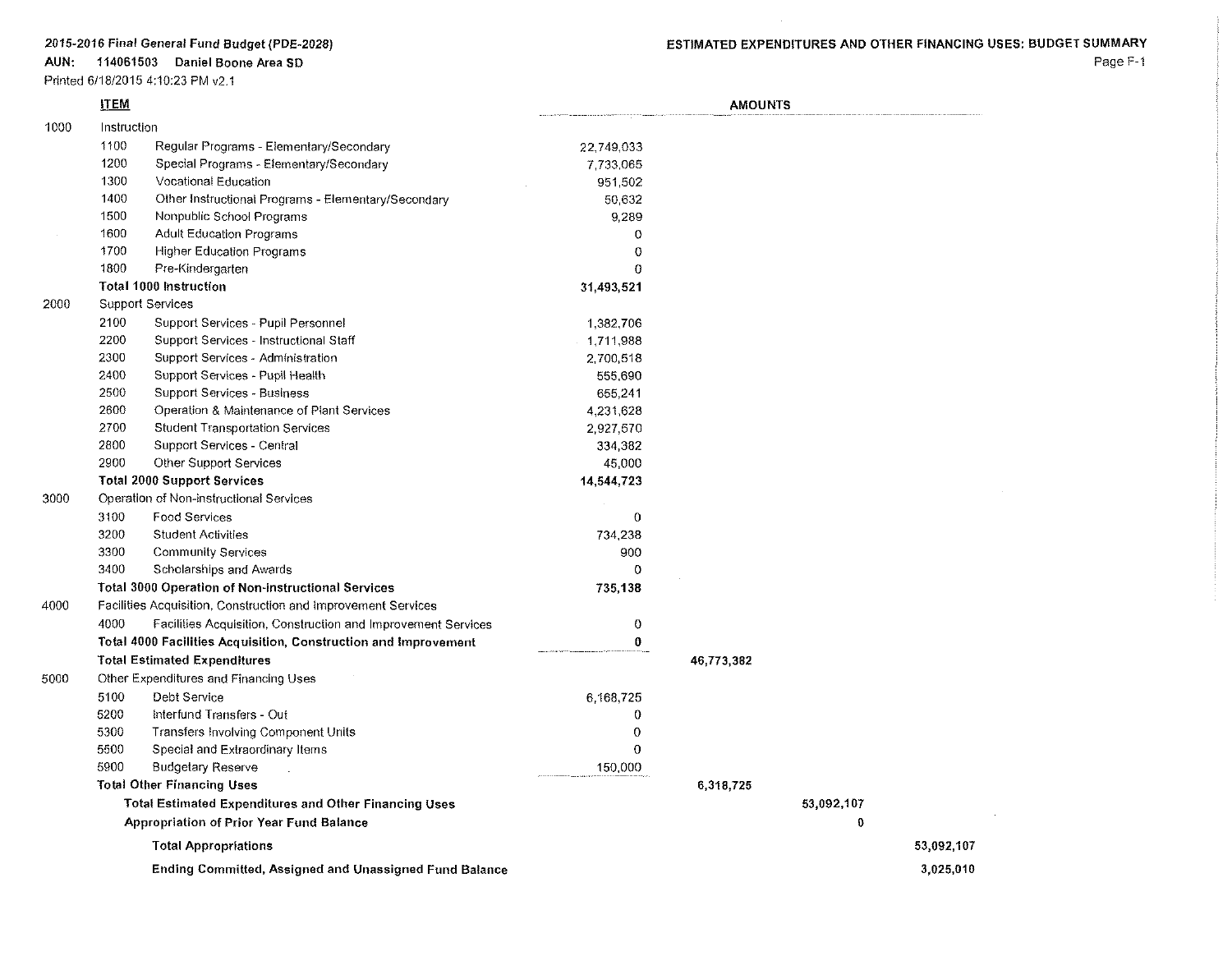**AUN: 114061503 Daniel Boone Area SO**

Printed 6/18/20154:10:24 PM v2.1

|      | <b>Function-Object</b> |                    | <b>Description</b>                                        |             | Amounts |
|------|------------------------|--------------------|-----------------------------------------------------------|-------------|---------|
| 1000 |                        | <b>INSTRUCTION</b> |                                                           |             |         |
|      | 1100                   |                    | Regular Programs - Elementary/Secondary                   |             |         |
|      |                        | 100                | Personnel Services-Salaries                               | 14,200,349  |         |
|      |                        | 200                | Personnel Services-Employee Benefits                      | 7,457,832   |         |
|      |                        | 300                | Purchased Professional & Technical Services               | 122,499     |         |
|      |                        | 400                | <b>Purchased Property Services</b>                        | 11,992      |         |
|      |                        | 500                | <b>Other Purchased Services</b>                           | 706.177     |         |
|      |                        | 600                | Supplies                                                  | 223,288     |         |
|      |                        | 700                | Property                                                  | 23.356      |         |
|      |                        | 800                | Other Objects                                             | 3,540       |         |
|      |                        |                    | Total Regular Programs - Elementary/Secondary             | 22,749,033  |         |
|      | 1200                   |                    | Special Programs - Elementary/Secondary                   |             |         |
|      |                        | 100                | Personnel Services-Salaries                               | 3,570,605   |         |
|      |                        | 200                | Personnel Services-Employee Benefits                      | 1,976,152   |         |
|      |                        | 300                | Purchased Professional & Technical Services               | 600,613     |         |
|      |                        | 400                | <b>Purchased Property Services</b>                        | 1.650       |         |
|      |                        | 500                | <b>Other Purchased Services</b>                           | 1,544,470   |         |
|      |                        | 600                | Supplies                                                  | 36,375      |         |
|      |                        | 700                | Property                                                  | 0           |         |
|      |                        | 800                | Other Objects                                             | 3,200       |         |
|      |                        |                    | <b>Total Special Programs - Elementary/Secondary</b>      | 7,733,065   |         |
|      | 1300                   |                    | Vocational Education                                      |             |         |
|      |                        | 100                | Personnel Services-Salaries                               | 94,786      |         |
|      |                        | 200                | Personnel Services-Employee Benefits                      | 50.788      |         |
|      |                        | 300                | Purchased Professional & Technical Services               | 0           |         |
|      |                        | 400                | <b>Purchased Property Services</b>                        | $\Omega$    |         |
|      |                        | 500                | <b>Other Purchased Services</b>                           | 803,109     |         |
|      |                        | 600                | Supplies                                                  | 2,819       |         |
|      |                        | 700                | Property                                                  | $\mathbf 0$ |         |
|      |                        | 800                | Other Objects                                             | 0           |         |
|      |                        |                    | <b>Total Vocational Education</b>                         | 951,502     |         |
|      | 1400                   |                    | Other Instructional Programs - Elementary/Secondary       |             |         |
|      |                        | 100                | Personnel Services-Salaries                               | 31,000      |         |
|      |                        | 200                | Personnel Services-Employee Benefits                      | 10,382      |         |
|      |                        | 300                | <b>Purchased Professional &amp; Technical Services</b>    | 0           |         |
|      |                        | 400                | Purchased Property Services                               | $\mathbf 0$ |         |
|      |                        | 500                | Other Purchased Services                                  | 8,000       |         |
|      |                        | 600                | <b>Supplies</b>                                           | 1,250       |         |
|      |                        | 700                | Property                                                  | 0           |         |
|      |                        | 800                | Other Objects                                             | O           |         |
|      |                        |                    | Total Other Instructional Programs - Elementary/Secondary | 50,632      |         |

# ESTIMATED EXPENDITURES AND OTHER FINANCING USES: DETAIL

Page G-1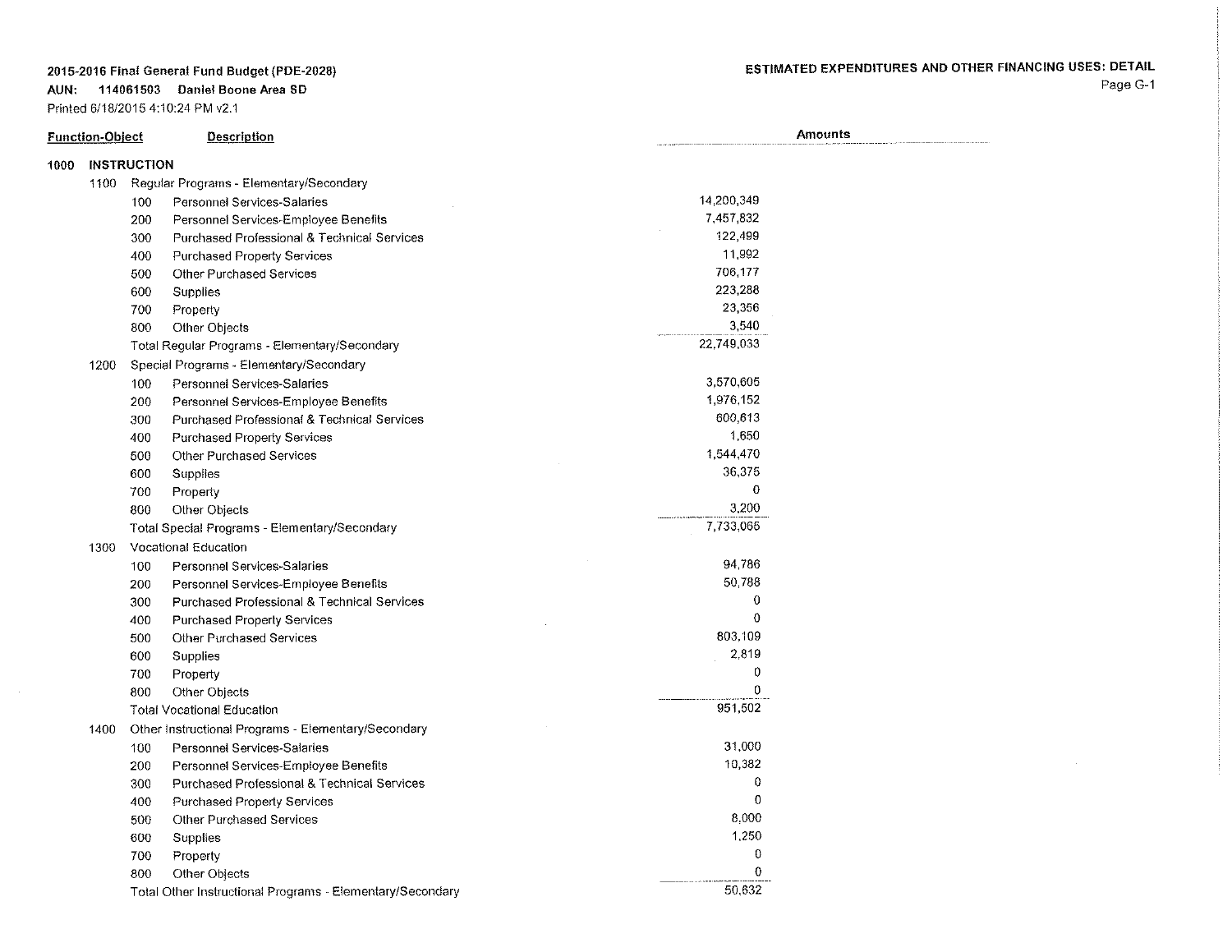### **AUN: 114061503 Daniel Boone Area SO**

Printed 6/18/2015 4:10:24 PM v2.1

| <b>Function-Object</b> |                          | <b>Description</b>                          | <b>Amounts</b> |
|------------------------|--------------------------|---------------------------------------------|----------------|
| 1500                   |                          | Nonpublic School Programs                   |                |
|                        | 100                      | Personnel Services-Salaries                 | 0              |
|                        | 200                      | Personnel Services-Employee Benefits        | 0              |
|                        | 300                      | Purchased Professional & Technical Services | 9,289          |
|                        | 400                      | <b>Purchased Property Services</b>          | $\Omega$       |
|                        | 500                      | Other Purchased Services                    | 0              |
|                        | 600                      | Supplies                                    | 0              |
|                        | 700                      | Property                                    | 0              |
|                        | 800                      | Other Objects                               | 0              |
|                        |                          | <b>Total Nonpublic School Programs</b>      | 9,289          |
| 1600                   |                          | Adult Education Programs                    |                |
|                        | 100                      | <b>Personnel Services-Salaries</b>          | 0              |
|                        | 200                      | Personnel Services-Employee Benefits        | $\bf{0}$       |
|                        | 300                      | Purchased Professional & Technical Services | 0              |
|                        | 400                      | Purchased Property Services                 | 0              |
|                        | 500                      | Other Purchased Services                    | $\Omega$       |
|                        | 600                      | Supplies                                    | $\mathbf 0$    |
|                        | 700                      | Property                                    | 0              |
|                        | 800                      | Other Objects                               | $\mathbf 0$    |
|                        |                          | <b>Total Adult Education Programs</b>       | $\theta$       |
| 1700                   |                          | <b>Higher Education Programs</b>            |                |
|                        | 500                      | Other Purchased Services                    | $\circ$        |
|                        | 600                      | Supplies                                    | $\mathbf{0}$   |
|                        |                          | <b>Total Higher Education Programs</b>      | $\mathbf{0}$   |
| 1800                   |                          | Pre-Kindergarten                            |                |
|                        | 100                      | Personnel Services-Salaries                 | 0              |
|                        | 200                      | Personnel Services-Employee Benefits        | 0              |
|                        | 300                      | Purchased Professional & Technical Services | 0              |
|                        | 400                      | Purchased Property Services                 | 0              |
|                        | 500                      | <b>Other Purchased Services</b>             | 0              |
|                        | 600                      | Supplies                                    | $\theta$       |
|                        | 700                      | Property                                    | 0              |
|                        | 800                      | Other Objects                               | 0              |
|                        |                          | Total Pre-Kindergarten                      | $\Omega$       |
|                        | <b>Total Instruction</b> |                                             | 31,493,521     |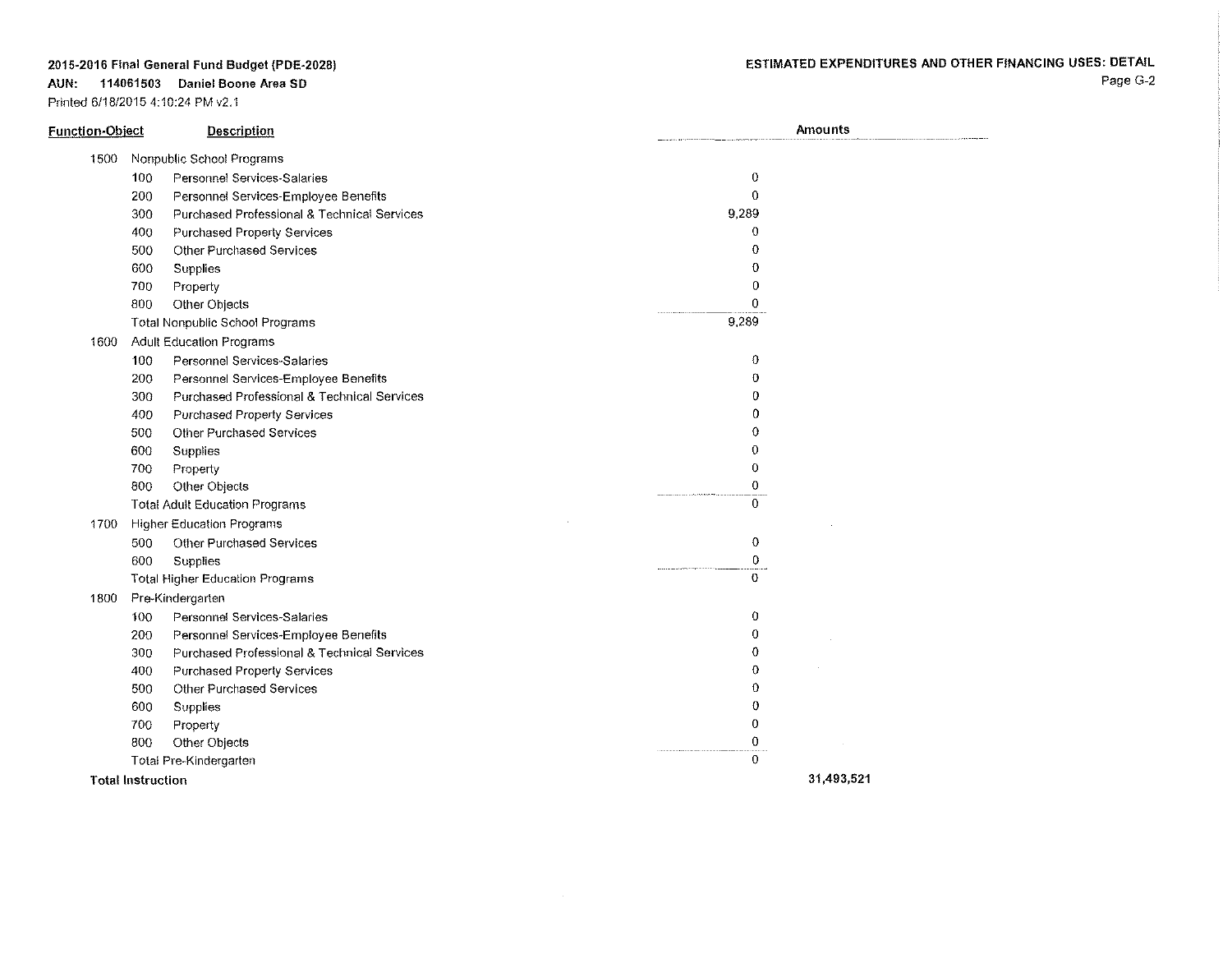**AUN: 114061503 Daniel Boone Area SO**

Printed 6/18/2015 4:10:24 PM v2.1

**Function-Object Description Amounts** 2000 SUPPORT SERVICES 2100 Support Services - Pupil Personnel 100 Personnel Services-Salaries 200 Personnel Services-Employee Benefits 300 Purchased Professional & Technical Services 400 Purchased Property Services 500 Other Purchased Services 600 Supplies 700 Property 800 Other Objects Total Support Services - Pupil Personnel 2200 Support Services - Instructional Staff 100 Personnel Services-Salaries 200 Personnel Services-Employee Benefits 300 Purchased Professional & Technical Services 400 Purchased Property Services 500 Other Purchased Services 600 Supplies 700 Property 800 Other Objects Total Support Services - Instructional Staff 2300 Support Services - Administration 100 Personnel Services-Salaries 200 Personnel Services~Employee Benefits 300 Purchased Professional & Technical Services 400 Purchased Property Services 500 Other Purchased Services 600 Supplies 700 Property 800 Other Objects Total Support Services - Administration 2400 Support Services - Pupil Health 100 Personnel Services-Salaries 200 Personnel Services~Employee Benefits 300 Purchased Professional & Technical Services 400 Purchased Property Services 500 Other Purchased Services 600 Supplies 700 Property 800 Other Objects 873,903 473,965 8,000 o 6,735 14,693 2,000 3,410 1.382,706 679,839 349,349 231,000 16,600 11,200 115,000 305,700 3,300 1,711,988 1,380,582 736,911 396.000 5,800 96,500 47,950 o 36,775 2,700,518 365,738 177,052 2.500 450 700 9,150 o 100

555,690

Total Support Services - Pupl! Health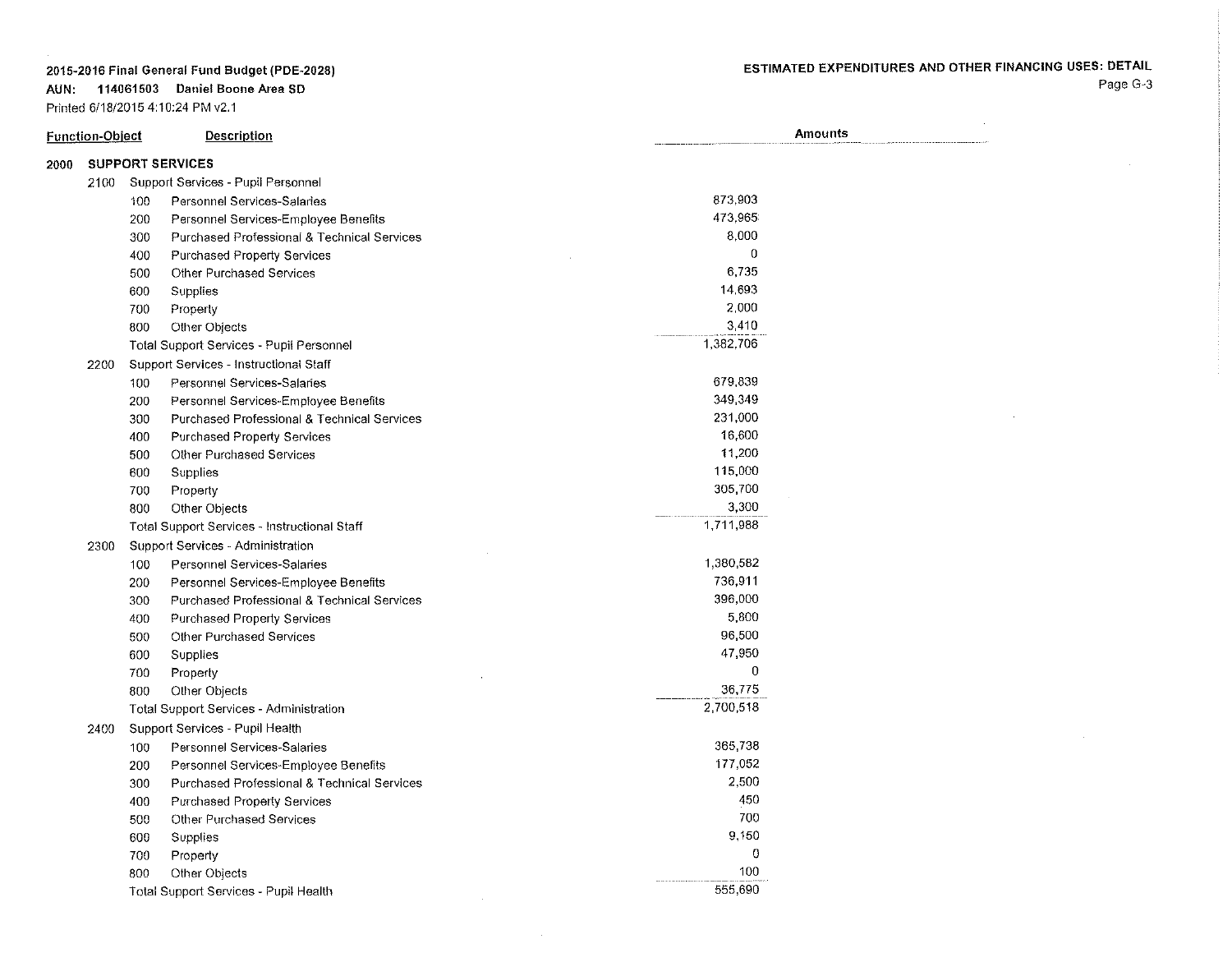### **AUN: 114061503 Daniel Boone Area SO**

Printed 6/18/2015 4:10:24 PM v2.1

 $\mathcal{L}(\mathcal{L}^{\mathcal{L}})$  and  $\mathcal{L}(\mathcal{L}^{\mathcal{L}})$  and  $\mathcal{L}(\mathcal{L}^{\mathcal{L}})$ 

Page G-4

| Function-Object |     | <b>Description</b>                              | <b>Amounts</b> |  |  |
|-----------------|-----|-------------------------------------------------|----------------|--|--|
| 2500            |     | <b>Support Services - Business</b>              |                |  |  |
|                 | 100 | Personnel Services-Salaries                     | 364,692        |  |  |
|                 | 200 | Personnel Services-Employee Benefits            | 249.999        |  |  |
|                 | 300 | Purchased Professional & Technical Services     | 20,000         |  |  |
|                 | 400 | <b>Purchased Property Services</b>              | 275            |  |  |
|                 | 500 | Other Purchased Services                        | 8,675          |  |  |
|                 | 600 | Supplies                                        | 10,100         |  |  |
|                 | 700 | Property                                        | 500            |  |  |
|                 | 800 | Other Objects                                   | 1,000          |  |  |
|                 |     | <b>Total Support Services - Business</b>        | 655.241        |  |  |
| 2600            |     | Operation & Maintenance of Plant Services       |                |  |  |
|                 | 100 | Personnel Services-Salaries                     | 1,511,215      |  |  |
|                 | 200 | Personnel Services-Employee Benefits            | 924.398        |  |  |
|                 | 300 | Purchased Professional & Technical Services     | 0              |  |  |
|                 | 400 | <b>Purchased Property Services</b>              | 513,100        |  |  |
|                 | 500 | Other Purchased Services                        | 109,915        |  |  |
|                 | 600 | Supplies                                        | 1,170,500      |  |  |
|                 | 700 | Property                                        | 2,000          |  |  |
|                 | 800 | Other Objects                                   | 500            |  |  |
|                 |     | Total Operation & Maintenance of Plant Services | 4,231,628      |  |  |
| 2700            |     | <b>Student Transportation Services</b>          |                |  |  |
|                 | 100 | Personnel Services-Salaries                     | 0              |  |  |
|                 | 200 | Personnel Services-Employee Benefits            | 0              |  |  |
|                 | 300 | Purchased Professional & Technical Services     | 4.562          |  |  |
|                 | 400 | <b>Purchased Property Services</b>              | $\theta$       |  |  |
|                 | 500 | <b>Other Purchased Services</b>                 | 2,923,008      |  |  |
|                 | 600 | Supplies                                        | 0              |  |  |
|                 | 700 | Property                                        | 0              |  |  |
|                 | 800 | Other Objects                                   | 0              |  |  |
|                 |     | <b>Total Student Transportation Services</b>    | 2,927,570      |  |  |
| 2800            |     | Support Services - Central                      |                |  |  |
|                 | 100 | Personnel Services-Salaries                     | 51.177         |  |  |
|                 | 200 | Personnel Services-Employee Benefits            | 10,515         |  |  |
|                 | 300 | Purchased Professional & Technical Services     | 185,600        |  |  |
|                 | 400 | <b>Purchased Property Services</b>              | 6,219          |  |  |
|                 | 500 | <b>Other Purchased Services</b>                 | 73 450         |  |  |
|                 | 600 | Supplies                                        | 2,572          |  |  |
|                 | 700 | Property                                        | $\theta$       |  |  |
|                 | 800 | Other Objects                                   | 4.849          |  |  |
|                 |     | <b>Total Support Services - Central</b>         | 334 382        |  |  |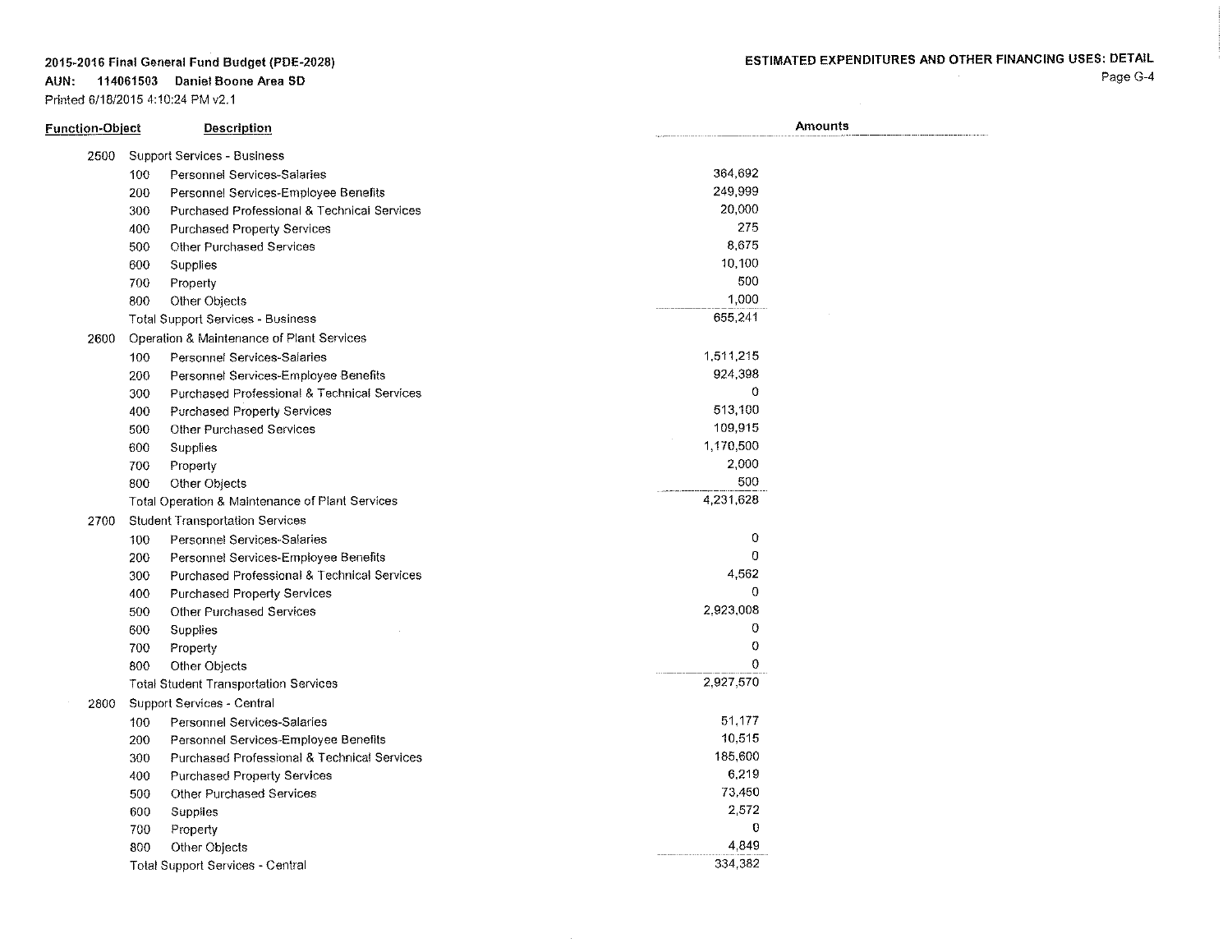# ESTIMATED EXPENDITURES AND OTHER FINANCING USES: DETAIL

2015~2016 **Final General Fund Budget** (PDE~2028)

**AUN: 114061503 Daniel Boone Area SO**

Printed 6/18/2015 4:10:25 PM v2.1

 $\sim$ 

| <b>Function-Object</b> |     | Description                                            |         | <b>Amounts</b> |  |
|------------------------|-----|--------------------------------------------------------|---------|----------------|--|
| 2900                   |     | Other Support Services                                 |         |                |  |
|                        | 100 | Personnel Services-Salaries                            | 0       |                |  |
|                        | 200 | Personnel Services-Employee Benefits                   | 0       |                |  |
|                        | 300 | Purchased Professional & Technical Services            | 0       |                |  |
|                        | 400 | Purchased Property Services                            | 0       |                |  |
|                        | 500 | Other Purchased Services                               | 45,000  |                |  |
|                        | 600 | Supplies                                               | 0       |                |  |
|                        | 700 | Property                                               | 0       |                |  |
|                        | 800 | Other Objects                                          | 0       |                |  |
|                        |     | <b>Total Other Support Services</b>                    | 45,000  |                |  |
|                        |     | <b>Total Support Services</b>                          |         | 14,544,723     |  |
| 3000                   |     | <b>OPERATION OF NON-INSTRUCTIONAL SERVICES</b>         |         |                |  |
|                        |     | 3100 Food Services                                     |         |                |  |
|                        | 100 | Personnel Services-Salaries                            | 0       |                |  |
|                        | 200 | Personnel Services-Employee Benefits                   | 0       |                |  |
|                        | 300 | <b>Purchased Professional &amp; Technical Services</b> | 0       |                |  |
|                        | 400 | <b>Purchased Property Services</b>                     | 0       |                |  |
|                        | 500 | <b>Other Purchased Services</b>                        | 0       |                |  |
|                        | 600 | Supplies                                               | 0       |                |  |
|                        | 700 | Property                                               | 0       |                |  |
|                        | 800 | Other Objects                                          | 0       |                |  |
|                        |     | <b>Total Food Services</b>                             | 0       |                |  |
| 3200                   |     | <b>Student Activities</b>                              |         |                |  |
|                        | 100 | Personnel Services-Salaries                            | 424.640 |                |  |
|                        | 200 | Personnel Services-Employee Benefits                   | 154.937 |                |  |
|                        | 300 | Purchased Professional & Technical Services            | 37 142  |                |  |
|                        | 400 | <b>Purchased Property Services</b>                     | 16,838  |                |  |
|                        | 500 | <b>Other Purchased Services</b>                        | 72,250  |                |  |
|                        | 600 | Supplies                                               | 22 180  |                |  |
|                        | 700 | Property                                               | 900     |                |  |
|                        | 800 | Other Objects                                          | 5,351   |                |  |
|                        |     | <b>Total Student Activities</b>                        | 734 238 |                |  |

Page G-5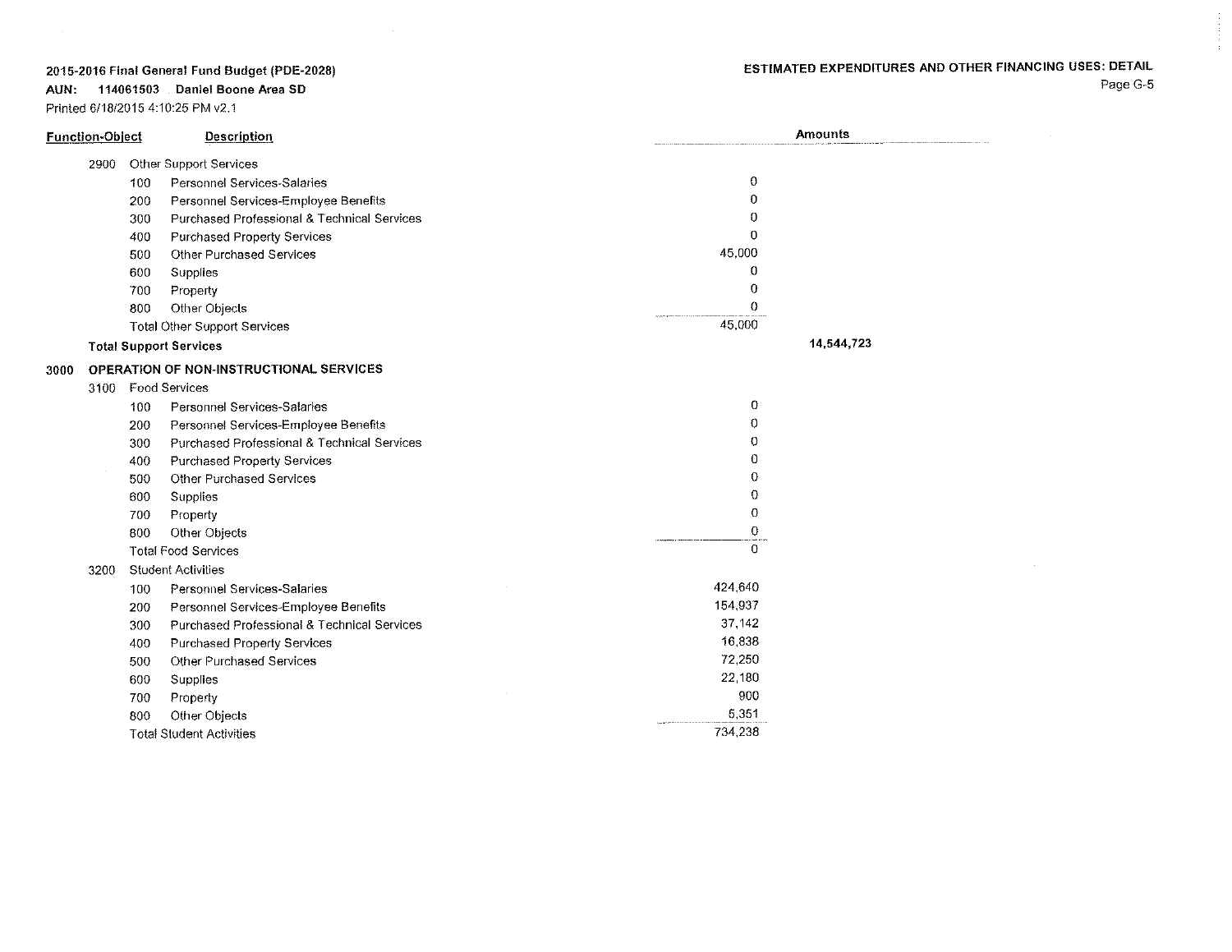### **AUN: 114061503 Daniel Boone Area SO**

Prinled 611812015 4:10:25 PM v2.1

Page G-6

| <b>Function-Object</b> |                   | <b>Description</b>                                                  |                  | Amounts |  |
|------------------------|-------------------|---------------------------------------------------------------------|------------------|---------|--|
|                        |                   | 3300 Community Services                                             |                  |         |  |
|                        | 100               | Personnel Services-Salaries                                         | 0                |         |  |
|                        | 200               | Personnel Services-Employee Benefits                                | 0                |         |  |
|                        | 300               | Purchased Professional & Technical Services                         | $\overline{0}$   |         |  |
|                        | 400               | <b>Purchased Property Services</b>                                  | 0                |         |  |
|                        | 500               | Other Purchased Services                                            | 0                |         |  |
|                        | 600               | Supplies                                                            | 0                |         |  |
|                        | 700               | Property                                                            | $\bf{0}$         |         |  |
|                        | 800               | Other Objects                                                       | 900              |         |  |
|                        |                   | <b>Total Community Services</b>                                     | 900              |         |  |
| 3400                   |                   | Scholarships and Awards                                             |                  |         |  |
|                        | 100               | Personnel Services-Salaries                                         | 0                |         |  |
|                        | 200               | Personnel Services-Employee Benefits                                | 0                |         |  |
|                        | 300               | Purchased Professional & Technical Services                         | 0                |         |  |
|                        | 400               | Purchased Property Services                                         | $\Omega$         |         |  |
|                        | 500               | Other Purchased Services                                            | 0                |         |  |
|                        | 600               | Supplies                                                            | 0                |         |  |
|                        | 700               | Property                                                            | $\theta$         |         |  |
|                        | 800               | Other Objects                                                       | $\Omega$         |         |  |
|                        |                   | Total Scholarships and Awards                                       | $\boldsymbol{0}$ |         |  |
|                        |                   | <b>Total Operation of Non-instructional Services</b>                |                  | 735,138 |  |
| 4000                   |                   | FACILITIES ACQUISITION, CONSTRUCTION AND IMPROVEMENT                |                  |         |  |
| 4000                   |                   | Facilities Acquisition, Construction and Improvement Services       |                  |         |  |
|                        | 100               | Personnel Services-Salaries                                         | 0                |         |  |
|                        | 200               | Personnel Services-Employee Benefits                                | $\mathbf 0$      |         |  |
|                        | 300               | Purchased Professional & Technical Services                         | $\theta$         |         |  |
|                        | 400               | <b>Purchased Property Services</b>                                  | $\mathbf 0$      |         |  |
|                        | 500               | Other Purchased Services                                            | $\Omega$         |         |  |
|                        | 600               | Supplies                                                            | $\overline{0}$   |         |  |
|                        | 700               | Property                                                            | $\mathbf 0$      |         |  |
|                        |                   | Total Facilities Acquisition, Construction and Improvement Services |                  | 0       |  |
| 5000                   |                   | OTHER EXPENDITURES AND FINANCING USES                               |                  |         |  |
|                        | 5100 Debt Service |                                                                     |                  |         |  |
|                        | 800               | Other Objects                                                       | 3,026,184        |         |  |
|                        | 900               | Other Uses of Funds                                                 | 3,142,541        |         |  |
|                        |                   | <b>Total Debt Service</b>                                           | 6,168,725        |         |  |
| 5200                   |                   | Interfund Transfers - Out                                           |                  |         |  |
|                        | 900               | Other Uses of Funds                                                 | 0                |         |  |
|                        |                   | Total Interfund Transfers - Out                                     | $\Omega$         |         |  |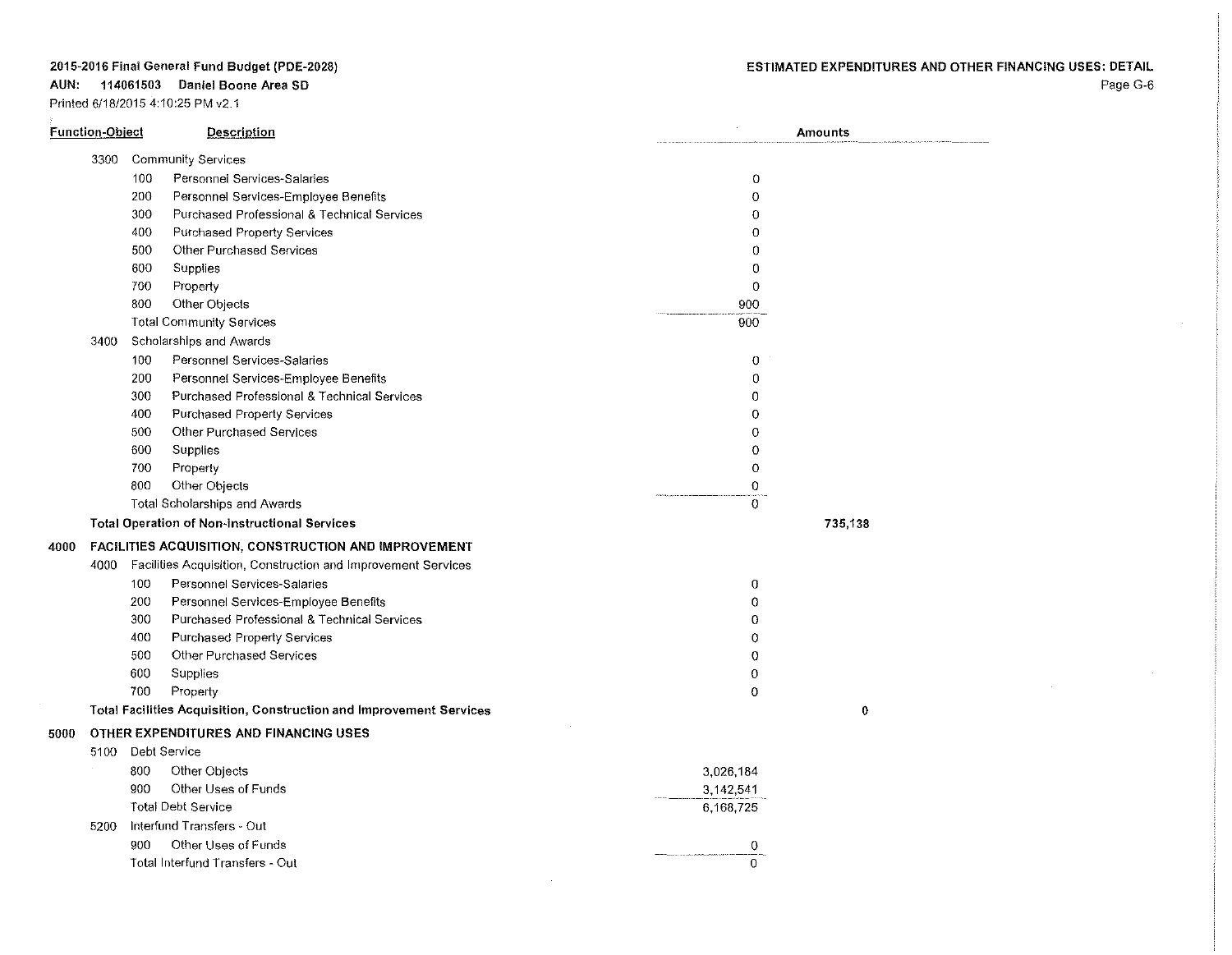# ESTIMATED EXPENDITURES AND OTHER FINANCING USES: DETAIL

Page G-7

2015~2016 **Final General Fund Budget** (PDE~2028)

**AUN: 114061503 Daniel Boone Area SD**

Printed 6118/20154:10:25 PM v2.1

 $\sim 10^6$ 

| <b>Function-Object</b>                             | Description                                | Amounts                                                                                                          |            |
|----------------------------------------------------|--------------------------------------------|------------------------------------------------------------------------------------------------------------------|------------|
| 5300                                               | <b>Transfers Involving Component Units</b> |                                                                                                                  |            |
|                                                    | Other Uses of Funds<br>900.                |                                                                                                                  |            |
|                                                    | Total Transfers Involving Component Units  | and an expected a contract of the contract of the company of the contract of the field of the field of the field |            |
| 5500                                               | Special and Extraordinary Items            |                                                                                                                  |            |
|                                                    | Other Objects<br>800                       | 0                                                                                                                |            |
|                                                    | Other Uses of Funds<br>900                 |                                                                                                                  |            |
|                                                    | Total Special and Extraordinary Items      |                                                                                                                  |            |
| 5900                                               | <b>Budgetary Reserve</b>                   |                                                                                                                  |            |
|                                                    | Other Objects<br>800                       | 150,000                                                                                                          |            |
|                                                    | <b>Total Budgetary Reserve</b>             | 150,000                                                                                                          |            |
| <b>Total Other Expenditures and Financing Uses</b> |                                            | 6.318.725                                                                                                        |            |
| TOTAL EXPENDITURES                                 |                                            | man a consider that have had a series who considered a communication considerable management of the              | 53,092,107 |

 $\sim 10^{-1}$ 

 $\sim 10^7$ 

 $\sim 10^7$